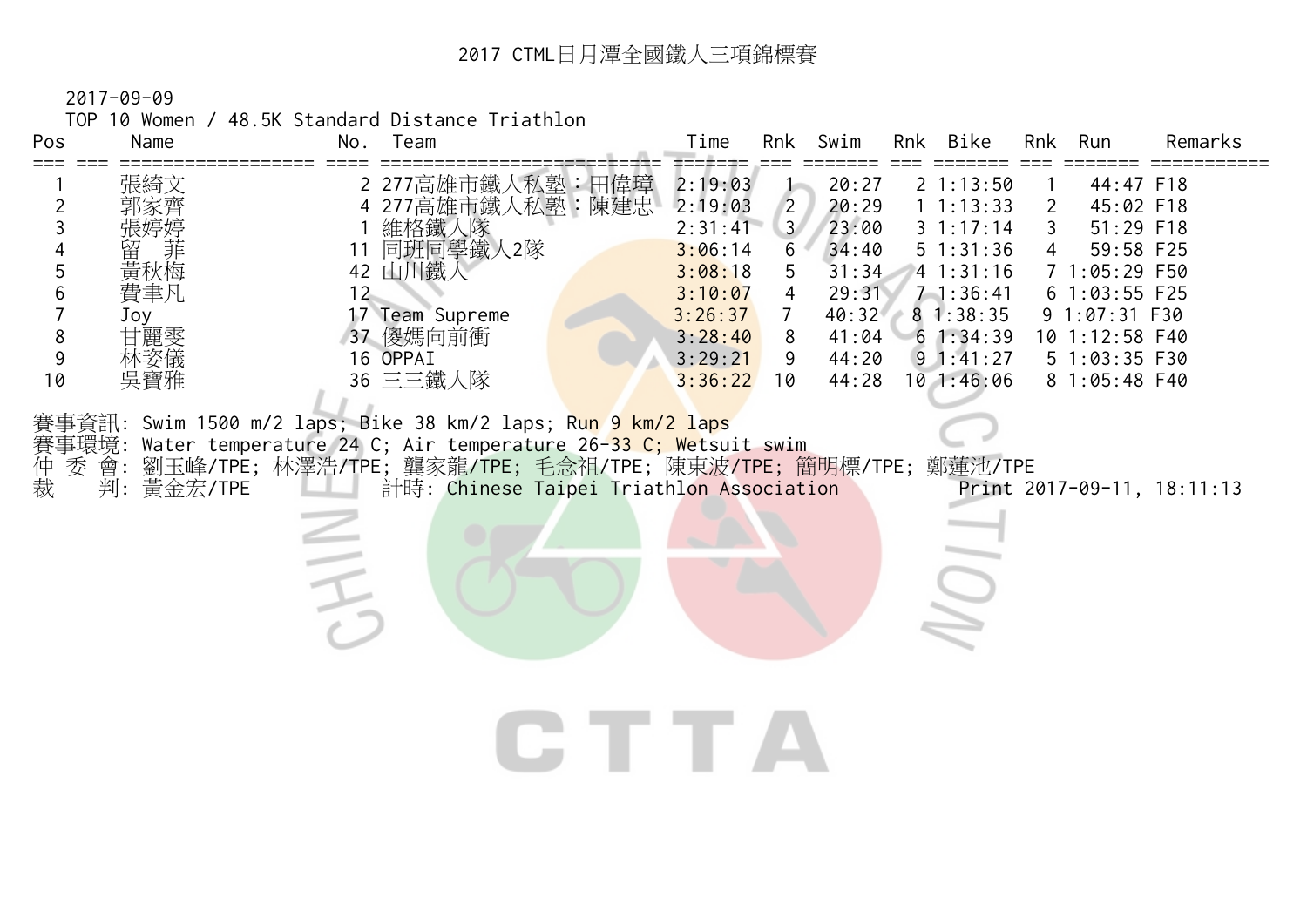TOP 10 Men / 48.5K Standard Distance Triathlon

| 2:08:42<br>國泰產險鐵人隊<br>53<br>20:25<br>31:07:27<br>40:52 M18<br>$\mathbf{2}$<br>吳承泰<br>魯仲宣<br>57<br>2:11:34<br>20:23<br>$\overline{c}$<br>41:07:30<br>43:42 M18<br>Π.<br>4<br>3<br>2:13:13<br>銳騎佰客鐵人隊<br>4 <sup>7</sup><br>20:30<br>11:06:43<br>46:01 M18<br>66<br>6<br>277高雄市鐵人私塾:田 <mark>偉璋</mark><br>2:15:31<br>20:28<br>21:06:55<br>48:09 M18<br>64<br>3<br>9<br>5<br>2:18:21<br>8<br>25:27<br>51:09:20<br>43:34 M18<br>67<br>2<br>99<br>6<br>2:20:43<br>22:32<br>$\overline{7}$<br>61:11:47<br>46:25 M25<br>78 ZIV運動眼鏡<br>2:22:14<br>21:11<br>$9 \t1:13:39$<br>47:25 M25<br>5<br>8<br>8<br>109 國泰產險鐵人隊<br>2:22:40<br>6<br>22:09<br>71:12:20<br>48:12 M30<br>林伯恩<br>10<br>106 ZIV運動眼鏡<br>9<br>張景翔<br>2:25:13<br>81:12:52<br>27:02<br>45:20 M30<br>9<br>5<br>354 紅豆愛麻糬<br>$10$ 1:15:26<br>10<br>賴錦源<br>2:27:30<br>28:25<br>43:40 M50<br>10<br>3<br>賽事資訊: Swim 1500 m/2 laps; Bike 38 km/2 laps; Ru <mark>n 9 km/2 laps</mark><br>Water temperature 24 C; Air temperature 26-33 C; Wetsuit swim<br>賽事環境:<br>仲裁<br>劉玉峰/TPE; 林澤浩/TPE; 龔家龍/TPE; 毛念祖/TPE; 陳東波/TPE; 簡明標/TPE; 鄭蓮池/TPE<br>會:<br>委<br>判: 黃金宏/TPE<br>計時: Chinese Taipei Triathlon Association<br>Print 2017-09-11, 18:11:13 | Pos | Name | Team<br>No. | Time | Rnk | Swim | Rnk Bike | Rnk | Run | Remarks |
|------------------------------------------------------------------------------------------------------------------------------------------------------------------------------------------------------------------------------------------------------------------------------------------------------------------------------------------------------------------------------------------------------------------------------------------------------------------------------------------------------------------------------------------------------------------------------------------------------------------------------------------------------------------------------------------------------------------------------------------------------------------------------------------------------------------------------------------------------------------------------------------------------------------------------------------------------------------------------------------------------------------------------------------------------------------------------------------------------------------------------------------------------------------------------------|-----|------|-------------|------|-----|------|----------|-----|-----|---------|
|                                                                                                                                                                                                                                                                                                                                                                                                                                                                                                                                                                                                                                                                                                                                                                                                                                                                                                                                                                                                                                                                                                                                                                                    |     |      |             |      |     |      |          |     |     |         |
|                                                                                                                                                                                                                                                                                                                                                                                                                                                                                                                                                                                                                                                                                                                                                                                                                                                                                                                                                                                                                                                                                                                                                                                    |     |      |             |      |     |      |          |     |     |         |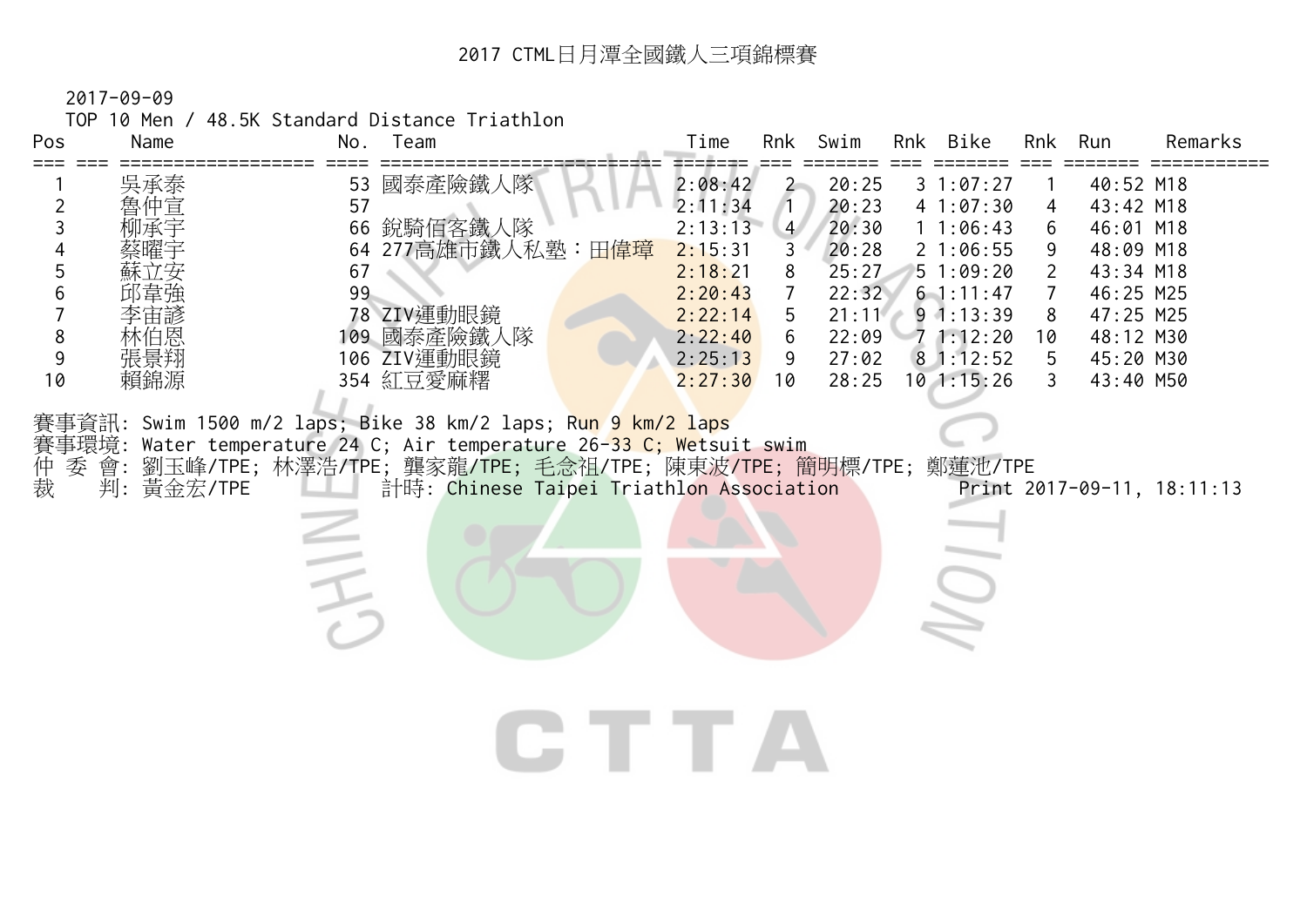2017-09-09

50+ AG Women / 48.5K Standard Distance Triathlon

| Pos            | Name             | No.       | Team     |                                                                                                                                                                                                                                                                      | Time               |                      | Rnk Swim       | Rnk Bike                    |                | Rnk Run                   | Remarks                             |
|----------------|------------------|-----------|----------|----------------------------------------------------------------------------------------------------------------------------------------------------------------------------------------------------------------------------------------------------------------------|--------------------|----------------------|----------------|-----------------------------|----------------|---------------------------|-------------------------------------|
|                | 蔡清雯<br>DSQ 林曉鶯   |           | 41 紅豆愛麻糬 | 43 和我一起愛運動                                                                                                                                                                                                                                                           | 4:38:20            | $2 -$                | 46:47<br>35:16 | 22:09:45<br>1 1:13:33       | $\overline{1}$ | $2 \t1:41:49$             | 58:50 BIKE少圈                        |
| 仲裁             | 判:黃金宏/TPE        |           |          | 賽事資訊: Swim 1500 m/2 laps; Bike 38 km/2 laps; Run 9 km/2 laps<br>賽事環境: Water temperature 24 C; Air temperature 26-33 C; Wetsuit swim<br>委 會: 劉玉峰/TPE; 林澤浩/TPE; 龔家龍/TPE; 毛 <mark>念祖/TPE; 陳東波/T</mark> PE; 簡明標/TPE; 鄭蓮池/TPE<br>計時: Chinese Taipei Triathlon Association |                    |                      |                |                             |                |                           | Print $2017 - 09 - 11$ , $18:11:13$ |
|                |                  |           |          | 2017 CTML日月潭全國鐵人三項錦標賽                                                                                                                                                                                                                                                |                    |                      |                |                             |                |                           |                                     |
|                | $2017 - 09 - 09$ |           |          |                                                                                                                                                                                                                                                                      |                    |                      |                |                             |                |                           |                                     |
|                |                  |           |          | 40-49 AG Women / 48.5K Standard Distance Triathlon                                                                                                                                                                                                                   |                    |                      |                |                             |                |                           |                                     |
| Pos            | Name             | No.       | Team     |                                                                                                                                                                                                                                                                      | Time               |                      | Rnk Swim       | Rnk Bike                    |                | Rnk Run                   | Remarks                             |
| $\overline{2}$ | 張娟華<br>劉雅君       | 38<br>448 |          |                                                                                                                                                                                                                                                                      | 4:11:18<br>4:15:06 | $\blacklozenge$<br>2 | 47:17<br>48:20 | 1 1:57:27<br>$2 \; 1:59:34$ |                | 11:26:35<br>2 1:27:13 浮標組 |                                     |
|                |                  |           |          | 賽事資訊: Swim 1500 m/2 laps; Bike 38 km/2 laps; Run 9 km/2 laps<br>賽事環境: Water temperature 24 C; Air temperature 26-33 C; Wetsuit swim                                                                                                                                  |                    |                      |                |                             |                |                           |                                     |
| 仲<br>裁         | 判:黃金宏/TPE        |           |          | 委 會: 劉玉峰/TPE; 林澤浩/TPE; 龔家龍/TPE; 毛念祖/TPE; 陳東波/TPE; 簡明標/TPE; 鄭蓮池/TPE<br><b>induced External External External External External External External Extendion</b>                                                                                                        |                    |                      |                |                             |                |                           | Print $2017 - 09 - 11$ , $18:11:13$ |
|                |                  |           |          |                                                                                                                                                                                                                                                                      |                    |                      |                |                             |                |                           |                                     |
|                |                  |           |          |                                                                                                                                                                                                                                                                      |                    |                      |                |                             |                |                           |                                     |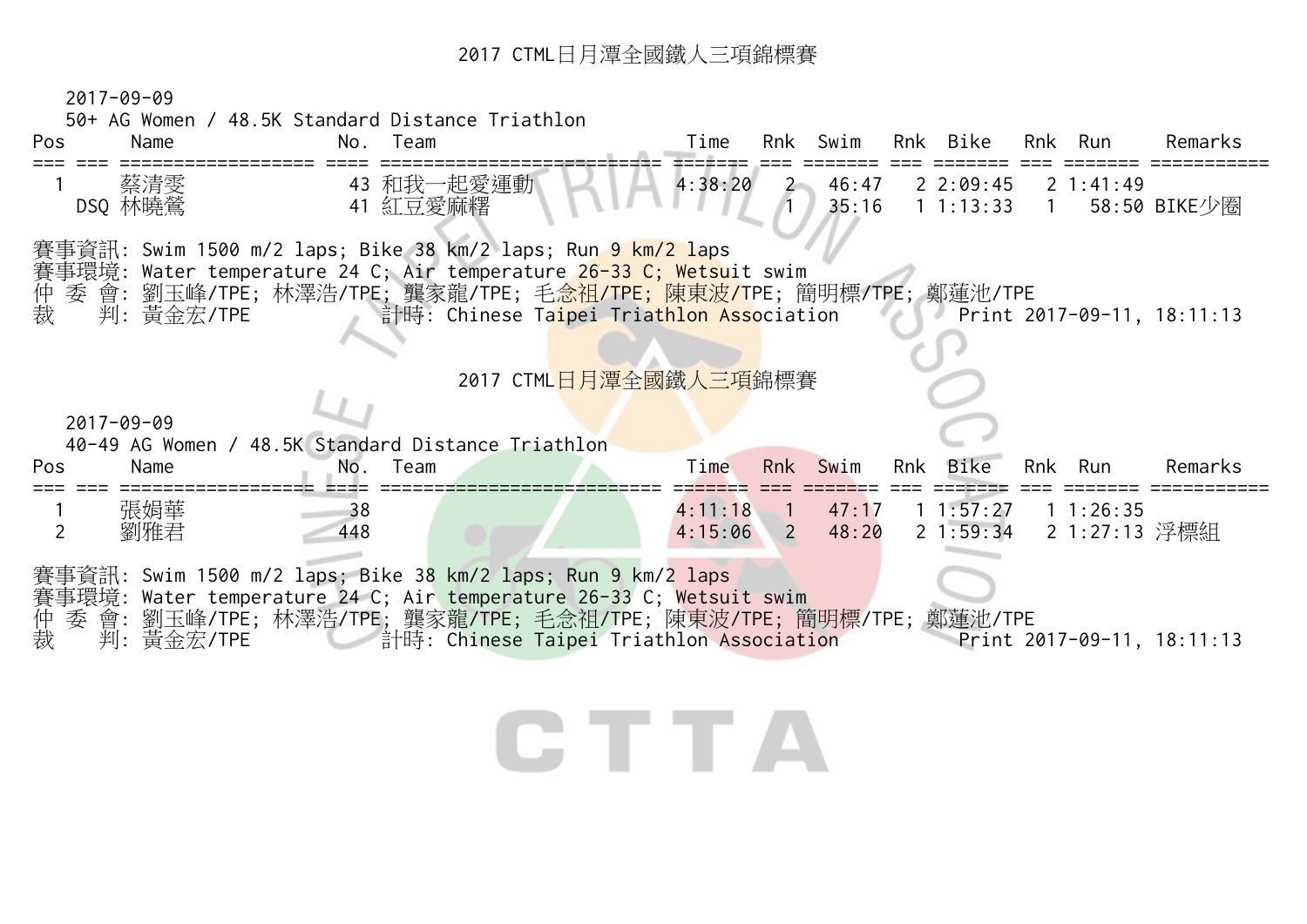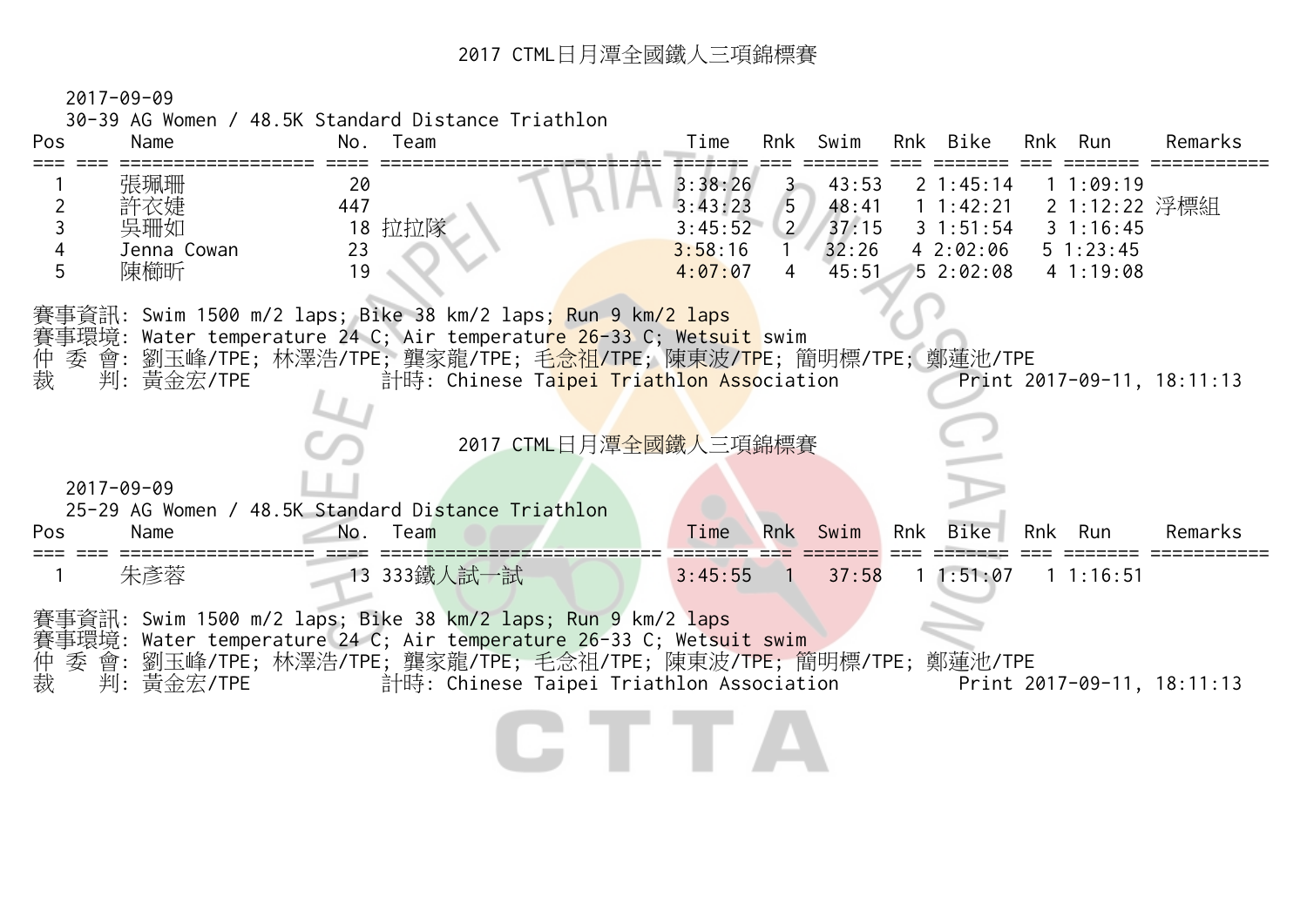|        | Name             | No. Team                                                                           |                                          | Time    |                | Rnk Swim        |     | Rnk Bike    |     | Rnk Run                             | Remarks |
|--------|------------------|------------------------------------------------------------------------------------|------------------------------------------|---------|----------------|-----------------|-----|-------------|-----|-------------------------------------|---------|
|        | 李詹瑩              | 3                                                                                  |                                          | 3:38:53 |                | $1 \quad 27:56$ |     | 1 1:53:47   |     | $1 \t1:17:11$                       |         |
|        |                  | 賽事資訊: Swim 1500 m/2 laps; Bike 38 km/2 laps; Run 9 km/2 laps                       |                                          |         |                |                 |     |             |     |                                     |         |
|        |                  | 賽事環境: Water temperature 24 C; Air temperature 26 <mark>-33 C; Wet</mark> suit swim |                                          |         |                |                 |     |             |     |                                     |         |
| 仲裁     |                  | 委 會: 劉玉峰/TPE; 林澤浩/TPE; 龔家龍/TPE; 毛念 <mark>祖/TPE; 陳東波/</mark> TPE; 簡明標/TPE; 鄭蓮池/TPE  |                                          |         |                |                 |     |             |     |                                     |         |
|        | 判:黃金宏/TPE        |                                                                                    | 計時: Chinese Taipei Triathlon Association |         |                |                 |     |             |     | Print 2017-09-11, 18:11:13          |         |
|        |                  |                                                                                    |                                          |         |                |                 |     |             |     |                                     |         |
|        |                  |                                                                                    | 2017 CTML日月潭全國鐵人三項錦標賽                    |         |                |                 |     |             |     |                                     |         |
|        |                  |                                                                                    |                                          |         |                |                 |     |             |     |                                     |         |
|        |                  |                                                                                    |                                          |         |                |                 |     |             |     |                                     |         |
|        | $2017 - 09 - 09$ |                                                                                    |                                          |         |                |                 |     |             |     |                                     |         |
|        |                  | 70+ AG Men / 48.5K Standard Distance Triathlon                                     |                                          |         |                |                 |     |             |     |                                     |         |
| Pos    | Name             | No.<br>Team                                                                        |                                          | Time    |                | Rnk Swim        | Rnk | <b>Bike</b> | Rnk | Run                                 | Remarks |
|        | 張邦文              | 442                                                                                |                                          | 3:28:08 | $\overline{1}$ | 39:39           |     | 1:36:18     |     | $1 \; 1:12:11$                      |         |
|        | DSQ 吳楚楚          | 441                                                                                |                                          |         |                |                 |     |             |     | 2 1:17:25 SWIM少圈                    |         |
|        |                  |                                                                                    |                                          |         |                |                 |     |             |     |                                     |         |
|        |                  | 賽事資訊: Swim 1500 m/2 laps; Bike 38 km/2 laps; Run 9 km/2 laps                       |                                          |         |                |                 |     |             |     |                                     |         |
|        |                  | 賽事環境: Water temperature 24 C; Air temperature 26-33 C; Wetsuit swim                |                                          |         |                |                 |     |             |     |                                     |         |
| 仲<br>裁 | 判:黃金宏/TPE        | 委 會: 劉玉峰/TPE; 林澤浩/TPE; 龔家龍/TPE; 毛念祖/TPE; 陳東波/TPE; 簡明標/TPE; 鄭蓮池/TPE                 | 計時: Chinese Taipei Triathlon Association |         |                |                 |     |             |     | Print $2017 - 09 - 11$ , $18:11:13$ |         |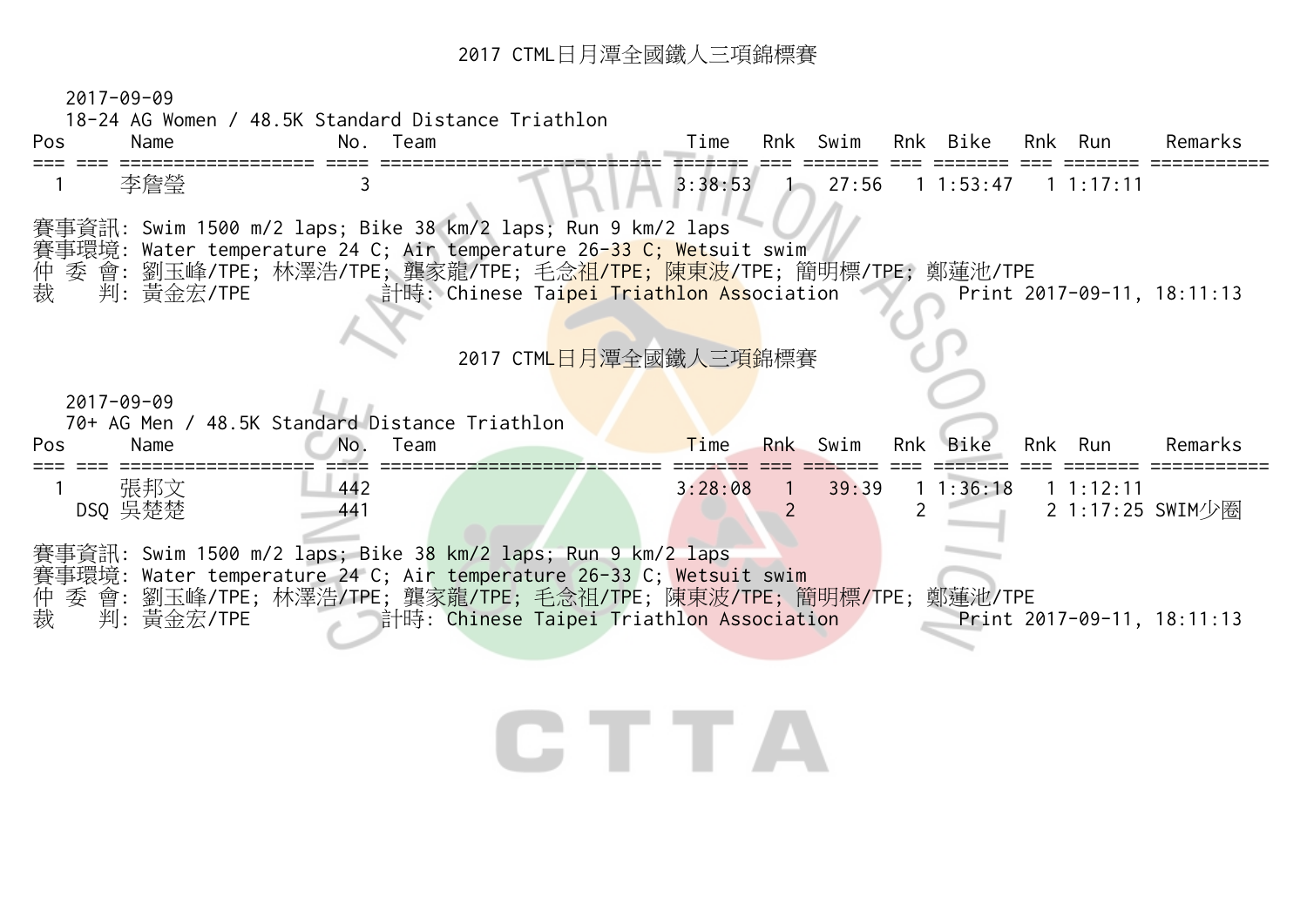2017-09-09

| Pos<br>Name<br>===           | 65-69 AG Men / 48.5K Standard Distance Triathlon<br>No.<br>Team |                                                                                                                                                                                                                                                                      | Time               | Rnk Swim       |                | Rnk Bike               | Rnk Run |                   | Remarks                    |
|------------------------------|-----------------------------------------------------------------|----------------------------------------------------------------------------------------------------------------------------------------------------------------------------------------------------------------------------------------------------------------------|--------------------|----------------|----------------|------------------------|---------|-------------------|----------------------------|
| 林竹泉<br>江漢鐘<br>$\overline{2}$ | 437                                                             | 436 台灣大腳丫長跑協會                                                                                                                                                                                                                                                        | 3:06:12<br>3:45:24 | $\overline{2}$ | 40:12<br>44:26 | 1 1:27:21<br>2 1:47:04 |         | 58:40<br>21:13:55 |                            |
| 仲裁<br>判: 黃金宏/TPE             | HIL                                                             | 賽事資訊: Swim 1500 m/2 laps; Bike 38 km/2 laps; Run 9 km/2 laps<br>賽事環境: Water temperature 24 C; Air temperature 26-33 C; Wetsuit swim<br>委 會: 劉玉峰/TPE; 林澤浩/TPE; 龔家龍/TPE; 毛 <mark>念祖/TPE; 陳東波/T</mark> PE; 簡明標/TPE; 鄭蓮池/TPE<br>計時: Chinese Taipei Triathlon Association |                    |                |                |                        |         |                   | Print 2017-09-11, 18:11:13 |
|                              |                                                                 | CHI TELEVISION                                                                                                                                                                                                                                                       |                    |                |                |                        |         |                   |                            |
|                              |                                                                 |                                                                                                                                                                                                                                                                      |                    |                |                |                        |         |                   |                            |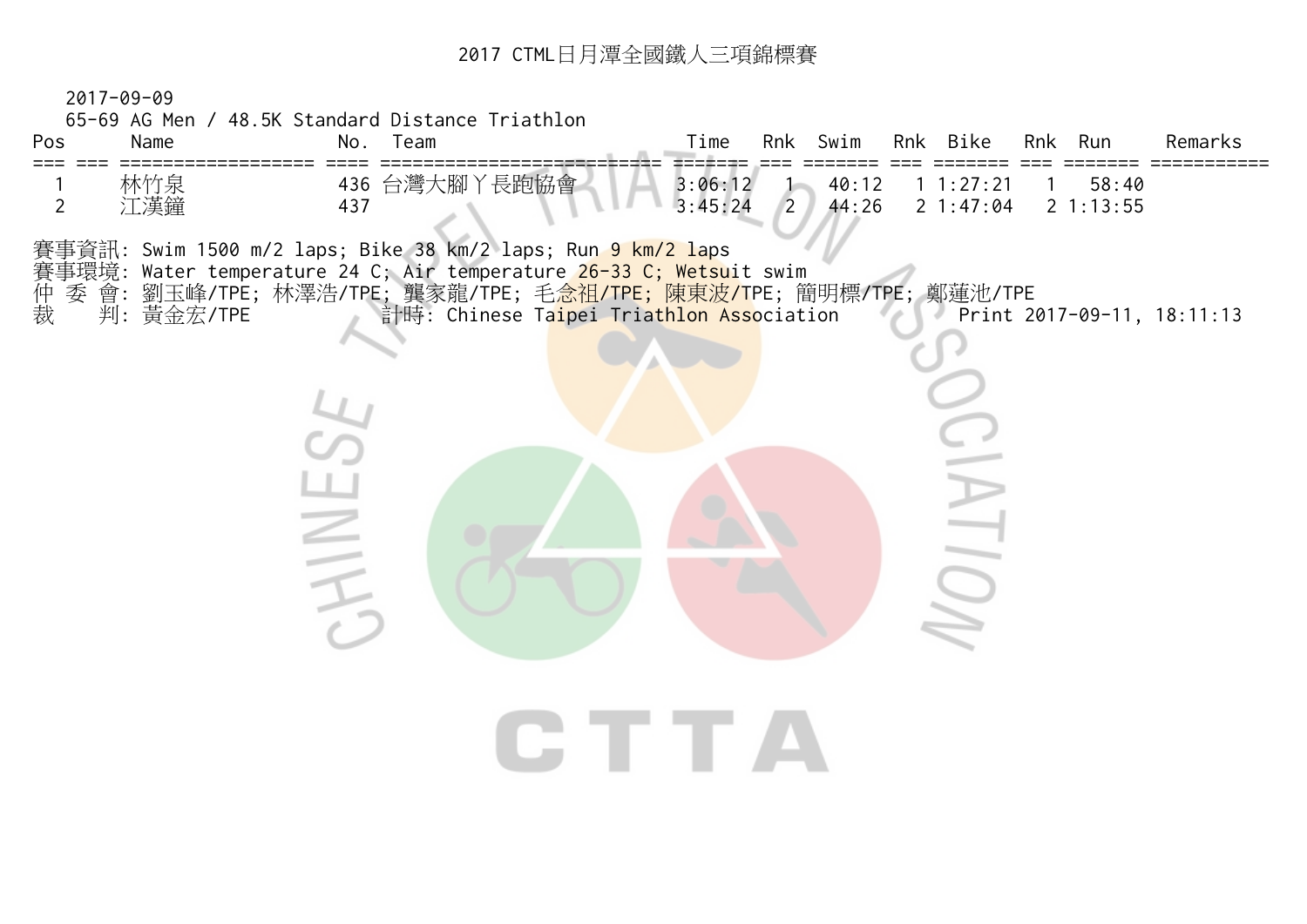60-64 AG Men / 48.5K Standard Distance Triathlon

| Pos                     | Name              | 11 TULIT / TO.UN Standard DiStance In Iathlon<br>No.<br>Team                                                                                                                           | Rnk Swim<br>Remarks<br>Time<br>Rnk Bike<br>Rnk<br>Run                                                                                                                                                                                                                                                                                                                                                                                                                                                                                                                                                              |
|-------------------------|-------------------|----------------------------------------------------------------------------------------------------------------------------------------------------------------------------------------|--------------------------------------------------------------------------------------------------------------------------------------------------------------------------------------------------------------------------------------------------------------------------------------------------------------------------------------------------------------------------------------------------------------------------------------------------------------------------------------------------------------------------------------------------------------------------------------------------------------------|
| 5<br>8<br>9<br>10<br>11 | 童清金<br>黃孫連        | 425 浩瀚鐵人<br>427 山川鐵人<br>426 山川鐵人<br>421<br>417 台灣大腳丫長跑協會<br>418 陽明鐵人<br>423<br>419<br>422<br>429<br>424                                                                                | 30:19<br>11:18:40<br>52:04<br>2:41:02<br>2<br>$\mathbf{Z}$<br>2:46:57<br>27:12<br>$3 \t1:24:22$<br>55:24<br>4<br>37:10<br>2:50:46<br>6 <sup>7</sup><br>$2 \t1:22:55$<br>50:43<br>32:31<br>4 1:26:43<br>2:51:54<br>52:41<br>4<br>3:03:37<br>37:46<br>51:29:08<br>56:43<br>7<br>3:14:49<br>31:48<br>$9 \t1:34:52$<br>71:08:10<br>3<br>3:21:44<br>46:00<br>$6 \t1:32:33$<br>61:03:12<br>9<br>3:29:14<br>43:16<br>81:12:19<br>8<br>81:33:40<br>3:35:29<br>33:57<br>$10$ 1:46:17<br>91:15:16<br>5<br>71:33:26<br>3:54:52<br>51:21<br>$12 \t1:30:06$<br>11<br>4:05:04<br>51:31<br>$12 \ \ 1:57:37$<br>$10$ 1:15:58<br>12 |
| 12<br>仲裁                | 劉致顯<br>判: 黃金宏/TPE | 428<br>賽事資訊: Swim 1500 m/2 laps; Bike 38 km/2 laps; Run 9 km/2 laps<br>賽事環境: Water temperature 24 C; Air temperature 26-33 C; Wetsuit swim<br>計時: Chinese Taipei Triathlon Association | 4:06:28<br>$11 \t1:49:22$<br>51:10<br>$11 \t1:25:57$<br>10<br>委 會: 劉玉峰/TPE; 林澤浩/TPE; 龔家龍/TPE; 毛念祖/TPE; 陳東波/TPE; 簡明標/TPE; 鄭蓮池/TPE<br>Print 2017-09-11, 18:11:13                                                                                                                                                                                                                                                                                                                                                                                                                                                     |
|                         |                   |                                                                                                                                                                                        |                                                                                                                                                                                                                                                                                                                                                                                                                                                                                                                                                                                                                    |

**U**IIA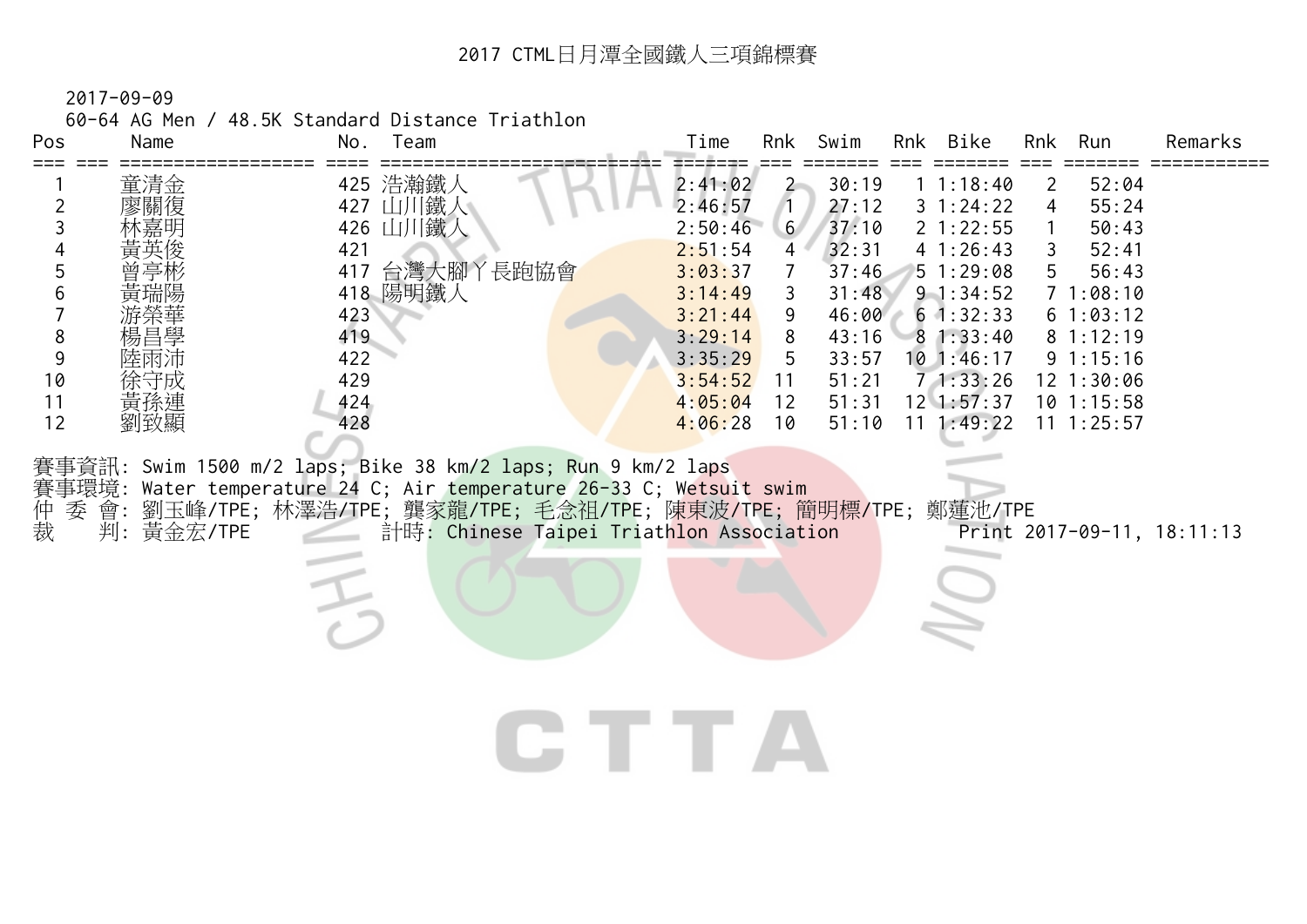55-59 AG Men / 48.5K Standard Distance Triathlon

| Pos         | Name              | Team<br>No.                                                                                                                   | Swim<br>Rnk Bike<br>Time<br>Rnk<br>Run<br>Remarks<br><b>Rnk</b>                                                                         |
|-------------|-------------------|-------------------------------------------------------------------------------------------------------------------------------|-----------------------------------------------------------------------------------------------------------------------------------------|
|             | 黃明龍               | 409 汐止走路隊                                                                                                                     | 2:37:57<br>30:35<br>11:19:43<br>47:40                                                                                                   |
| 2           | 許仁輝               | 397                                                                                                                           | 2:55:28<br>34:04<br>2 1:26:34<br>54:52<br>$\overline{3}$<br>2                                                                           |
|             |                   | 394 陽明鐵人                                                                                                                      | 31:03<br>2:58:02<br>$\overline{2}$<br>31:27:29<br>59:31<br>4                                                                            |
|             |                   | 405                                                                                                                           | 36:43<br>3:05:06<br>51:28:53<br>59:31<br>4                                                                                              |
|             |                   | 407                                                                                                                           | 3:16:45<br>42:51<br>61:31:24<br>81:02:31<br>10                                                                                          |
| 6           |                   | 395                                                                                                                           | 3:17:46<br>39:21 11 1:36:00<br>71:02:27<br>6                                                                                            |
|             |                   | 393 烏日豆花團                                                                                                                     | 3:18:34<br>48:17<br>41:28:52<br>51:01:26<br>14                                                                                          |
| 8           |                   | 391                                                                                                                           | 3:20:29<br>46:36<br>81:32:22<br>61:01:31<br>13                                                                                          |
| 9           |                   | 402                                                                                                                           | 3:20:32<br>42:11<br>$9 \t1:32:48$<br>8<br>101:05:34                                                                                     |
| 10          | 邱登崧               | 398                                                                                                                           | $10$ 1:34:39<br>3:21:10<br>41:09<br>91:05:23<br>7                                                                                       |
| 11          | 林良泉               | 404                                                                                                                           | 3:24:28<br>5<br>39:05<br>$12 \ 1:37:00$<br>11 1:08:24                                                                                   |
| 12          | 何興隆               | 392 南投鐵人                                                                                                                      | 71:32:10<br>3:25:53<br>44:38<br>12 1:09:07<br>12                                                                                        |
| 13          | 虞順逸               | 408                                                                                                                           | 3:37:44<br>42:24<br>$13 \t1:44:41$<br>9<br>$13 \t1:10:39$                                                                               |
| 14          | 楊炳煌               | 401                                                                                                                           | 3:56:29<br>43:25<br>$14$ 1:56:04<br>$14$ 1:17:02<br>11                                                                                  |
|             | 賴(木百)佑            | 396                                                                                                                           | $15$ $1:01:25$                                                                                                                          |
|             | 方梅生<br><b>DNF</b> | 403                                                                                                                           | SWIM DNF                                                                                                                                |
|             | 雷拯寰<br><b>DNF</b> | 406                                                                                                                           | SWIM DNF                                                                                                                                |
| 賽事環境:<br>仲裁 | 委 會:<br>判:黃金宏/TPE | 賽事資訊: Swim 1500 m/2 laps; Bike 38 km/2 laps; Run 9 km/2 laps<br>Water temperature 24 C; Air temperature 26-33 C; Wetsuit swim | 劉玉峰/TPE; 林澤浩/TPE; 龔家龍/TPE; 毛念祖/TPE; 陳東波/TPE; 簡明標/TPE; 鄭蓮池/TPE<br>計時: Chinese Taipei Triathlon Association<br>Print 2017-09-11, 18:11:13 |
|             |                   |                                                                                                                               |                                                                                                                                         |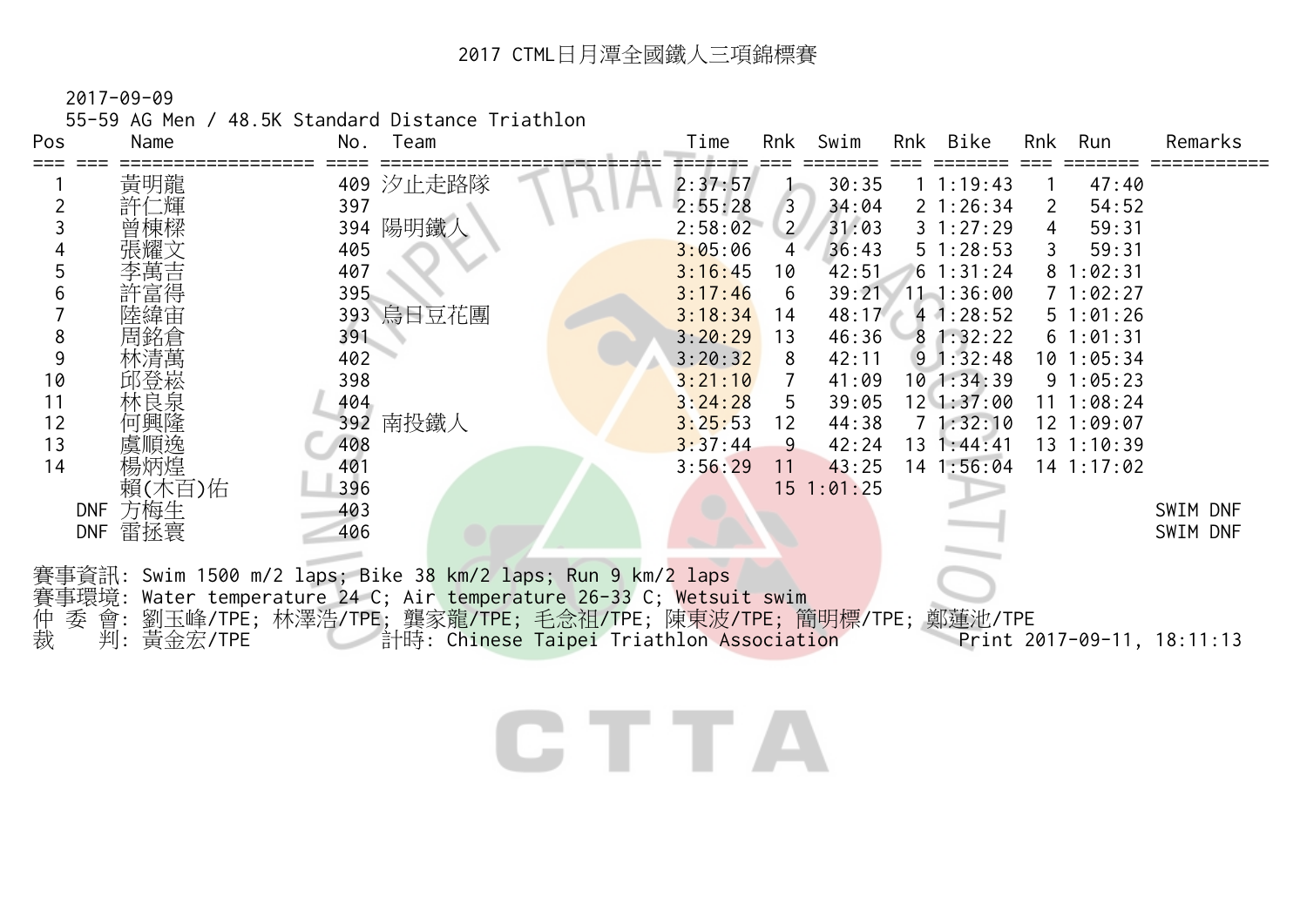50-54 AG Men / 48.5K Standard Distance Triathlon

| Pos<br>=== | Name   | Team<br>No.      | Time    | Rnk            | Swim  | Rnk | Bike<br>=====   | Rnk            | Run            | Remarks |
|------------|--------|------------------|---------|----------------|-------|-----|-----------------|----------------|----------------|---------|
|            | 林俊宏    | 藍鯨鐵人訓練中心<br>358  | 2:32:48 |                | 23:22 |     | 4 1:19:53       | $\overline{2}$ | 49:34          |         |
| 2          | 張榮川    | 374 山川鐵人         | 2:34:44 | 3              | 29:16 |     | 31:16:18        |                | 49:12          |         |
| 3          | 簡芳省    | 南投鐵人<br>352      | 2:43:35 | $\overline{2}$ | 26:33 |     | 61:21:57        | 6              | 55:06          |         |
|            | 張<br>璁 | 373              | 2:51:04 | 30             | 44:53 |     | 2 1:15:21       |                | 50:50          |         |
| 5          | 傅沐墩    | 台灣大腳丫長跑協會<br>347 | 2:51:58 | 17             | 38:12 |     | 71:22:38        | 4              | 51:09          |         |
| 6          | 王喬平    | 349 同班同學鐵人隊      | 3:00:18 | 9              | 35:45 |     | $13 \t1:32:30$  | 5              | 52:04          |         |
|            | 陳元昌    | 380              | 3:00:45 | 20             | 39:04 |     | 51:20:32        | 8              | 1:01:09        |         |
| 8          | 蔡昆岳    | 361              | 3:01:09 | 21             | 39:16 |     | 81:24:52        |                | 57:02          |         |
| 9          | 程寶環    | 南投鐵人<br>350      | 3:07:58 | 7              | 31:58 |     | $12$ $1:32:20$  | 11             | 1:03:42        |         |
| 10         | 賴建成    | 同班同學鐵人隊<br>348   | 3:08:13 | 8              | 34:04 |     | 111:30:37       |                | $10$ 1:03:33   |         |
| 11         |        | 364              | 3:14:34 | 4              | 29:34 |     | $16$ 1:34:38    |                | 14 1:10:23     |         |
| 12         | 簡瑞平    | 南投鐵人<br>353      | 3:15:32 | 6              | 31:21 |     | 101:30:04       |                | 20 1:14:08     |         |
| 13         | 黃祺展    | 369              | 3:18:13 | 24             | 40:11 |     | $14$ 1:33:56    |                | 12 1:04:07     |         |
| 14         | 蔡邦定    | 360              | 3:18:25 | 22             | 39:51 |     | $17 \; 1:35:56$ |                | 91:02:40       |         |
| 15         | 中陳船長   | 368              | 3:24:12 | 15             | 37:31 |     | $15$ $1:34:11$  |                | 171:12:30      |         |
| 16         | 張益堅    | 366              | 3:27:14 | 5              | 30:38 |     | 25 1:43:30      |                | 18 1:13:06     |         |
| 17         | 王三銘    | 報了就對<br>356      | 3:27:38 | 12             | 35:59 |     | $21 \t1:39:57$  |                | $16 \t1:11:44$ |         |
| 18         | 陳璋賢    | 365              | 3:30:29 | 16             | 38:06 |     | $18$ 1:38:22    |                | 191:14:03      |         |
| 19         | 徐俊凱    | 362              | 3:31:22 | 27             | 42:55 |     | 19 1:38:59      |                | 13 1:09:29     |         |
| 20         |        | 370              | 3:36:27 | 23             | 40:00 |     | 23 1:40:13      |                | 23 1:16:14     |         |
| 21         |        | 371              | 3:36:27 | 19             | 38:56 |     | 24 1:40:41      |                | 24 1:16:51     |         |
| 22         | 王成欽    | 355 報了就對         | 3:38:47 | 11             | 35:53 |     | 22 1:40:02      |                | 30 1:22:53     |         |
| 23         | 蔡榮峰    | 333鐵人試一試<br>377  | 3:38:51 | 33             | 57:58 |     | 91:30:02        |                | $15$ $1:10:51$ |         |
| 24         | 葉俊彥    | 379              | 3:43:08 | 29             | 43:46 |     | 26 1:44:55      |                | 22 1:14:29     |         |
| 25         | 倪邦臣    | 375              | 3:43:12 | 14             | 36:44 |     | 271:46:14       |                | 28 1:20:15     |         |
| 26         | 陳正吉    | 南投鐵人<br>351      | 3:47:35 | 13             | 36:36 |     | 20 1:39:56      |                | 33 1:31:04     |         |
| 27         | 黃世昌    | 376              | 3:56:01 | 25             | 41:07 |     | 30 1:55:45      |                | 27 1:19:09     |         |
| 28         | 王中仁    | 363              | 3:57:17 | 31             | 51:27 |     | 28 1:48:09      |                | 25 1:17:42     |         |
| 29         | 曾煥皓    | 378              | 4:03:18 | 28             | 43:32 |     | 31 1:58:24      |                | 29 1:21:23     |         |
| 30         | 涂焜銘    | 367              | 4:08:44 | 26             | 42:17 |     | 32 2:00:14      |                | $31 \t1:26:14$ |         |
| 31         | 黃逢貴    | 466              | 4:16:45 | 32             | 56:03 |     | 29 1:49:47      |                | 32 1:30:56 浮標組 |         |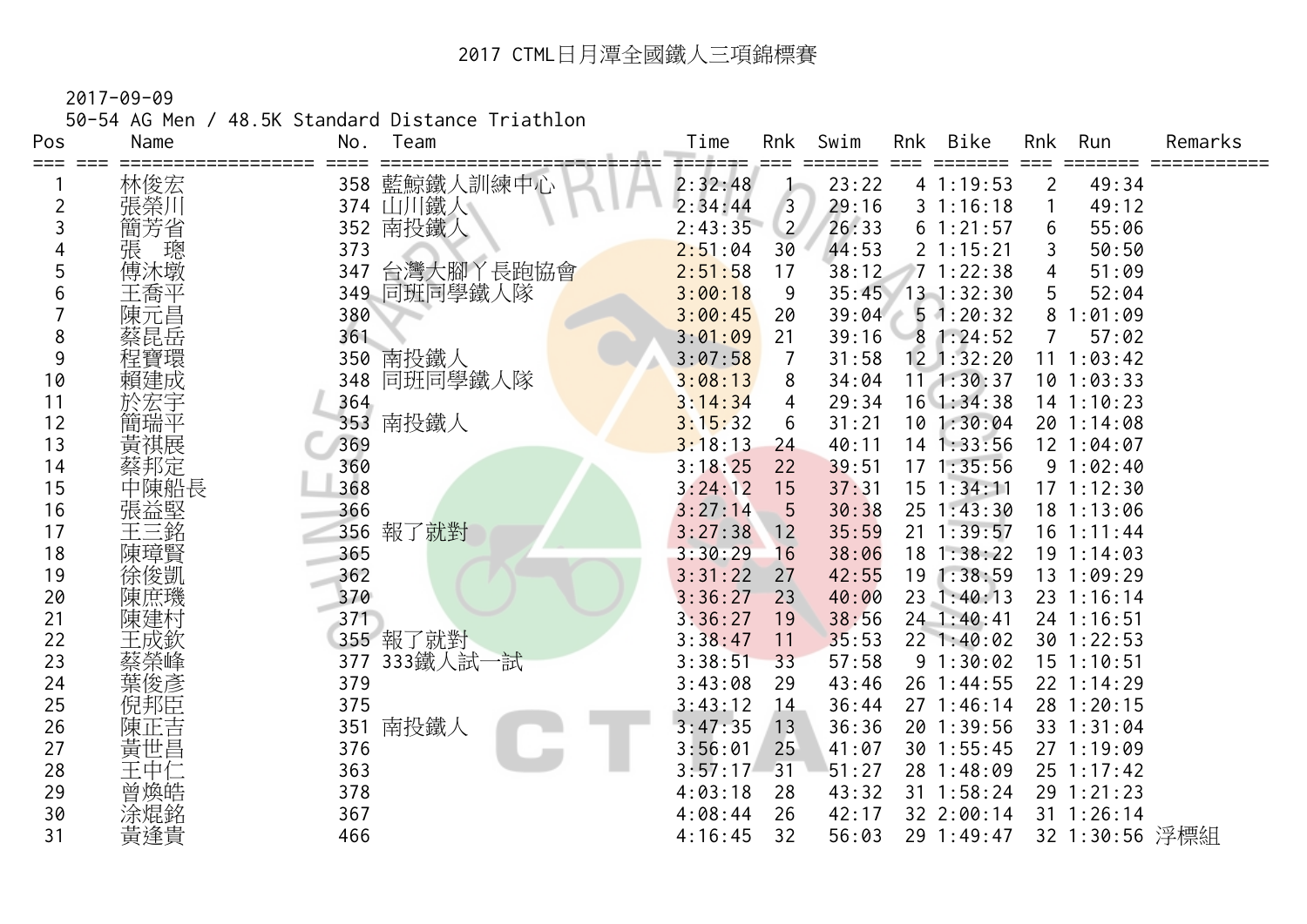| DSQ 王明賢    | 383          |    | 38:33 |  |    | 36:27 26 1:18:50 無折返紀錄 |
|------------|--------------|----|-------|--|----|------------------------|
| DSQ 陳震宇    | 357 群創會      |    |       |  |    | 21 1:14:13 SWIM少圈      |
| 詹達鴻<br>DSQ | 346 SCT跑跑卡丁車 |    |       |  | 34 | SWIM DNF               |
| 楊彥彬        | 359          | 10 | 35:47 |  |    |                        |

賽事資訊: Swim 1500 m/2 laps; Bike 38 km/2 laps; Run 9 km/2 laps

賽事環境: Water temperature 24 C; Air temperature 26-33 C; Wetsuit swim

仲 委 會: 劉玉峰/TPE; 林澤浩/TPE; 龔家龍/TPE; 毛念祖/TPE; 陳東波/TPE; 簡明標/TPE; 鄭蓮池/TPE

裁 判: 黃金宏/TPE 計時: Chinese Taipei Triathlon Association Print 2017-09-11, 18:11:13

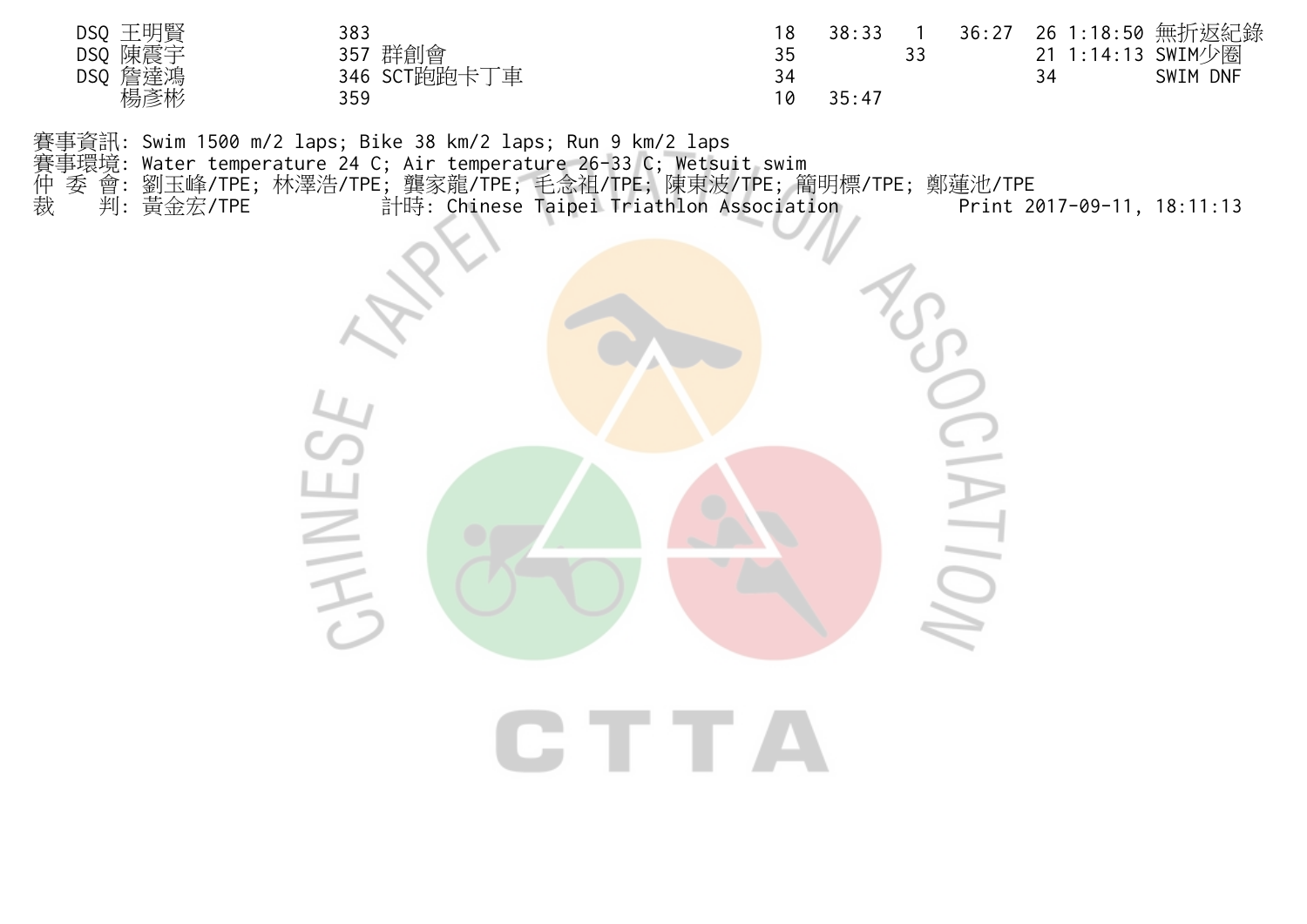45-49 AG Men / 48.5K Standard Distance Triathlon

| Pos              | Name             | No.        | Team         | Time               | Rnk            | Swim           | Rnk | <b>Bike</b>                  | Rnk | Run                      | Remarks          |
|------------------|------------------|------------|--------------|--------------------|----------------|----------------|-----|------------------------------|-----|--------------------------|------------------|
| ===              | 林文泉              | 284        | 台灣大腳丫長跑協會    | ⋍⋍≢⋍∓⋍<br>2:42:31  | $4 -$          | 30:48          |     | 21:20:00                     | 5   | 51:44                    |                  |
| 2                | 何志新              | 289        | 台灣大腳丫長跑協會    | 2:43:55            | 8              | 31:15          |     | 31:21:10                     | 3   | 51:31                    |                  |
| 3                | 柯松憲              | 328        | 南投鐵人         | 2:45:14            | $\mathbf{1}$   | 26:39          |     | $10$ 1:28:38                 | 2   | 49:58                    |                  |
|                  | 寥忠義              | 291        | 台灣大腳丫長跑協會    | 2:51:04            | 16             | 36:41          |     | 11:19:25                     | 8   | 54:59                    |                  |
| 5                |                  |            | 298 彭氏兄弟     | 2:52:15            | 12             | 34:49          |     | 71:25:45                     | 4   | 51:41                    |                  |
| 6                | 彭萬璋<br>呂紹坤       |            | 297 烏日豆花團    | 2:53:56            | 17             | 36:48          |     | $4 - 1:22:13$                |     | 54:56                    |                  |
|                  | Stan Chang       | 302        |              | 2:58:13            | 19             | 37:51          |     | 51:22:13                     | 10  | 58:10                    |                  |
| 8                | 葉耿璋              | 303        |              | 3:02:59            | 26             | 39:49          |     | 61:24:48                     | 11  | 58:23                    |                  |
| 9                | 徐志宏              | 290        | 台灣大腳丫長跑協會    | 3:03:07            | 14             | 35:51          |     | $13 \t1:31:58$               | 9   | 55:19                    |                  |
| 10               | 傅元宏              | 311        |              | 3:03:32            | 3              | 30:44          |     | 81:27:57                     |     | $16$ 1:04:52             |                  |
| 11               | 曹宜圃              |            | 330 333鐵人試一試 | 3:09:00            | $\overline{7}$ | 31:13          |     | $11 \quad 1:30:57$           | 18  | 1:06:51                  |                  |
| 12               | 游楨德              | 316        |              | 3:11:34            | 23             | 38:12          |     | $21 \t1:38:43$               | 6   | 54:40                    |                  |
| 13<br><b>WAN</b> | 吳振東              | 285        | 台灣大腳丫長跑協會    | 3:12:24            | $\overline{9}$ | 31:28          |     | 55 2:00:46                   |     |                          | 40:12 RUN異常      |
| 14               | 勒卡爾.撒里朋岸         | 300        | 撒里朋岸他們家      | 3:14:47            | 15             | 36:06          |     | 171:35:05                    |     | 14 1:03:37               |                  |
| <b>WAN</b><br>15 | Daniel Zimmerman | 331        | Team Supreme | 3:14:58            | $\overline{2}$ | 29:47          |     | 91:28:30                     |     |                          | 42 1:16:43 RUN異常 |
| 16               | 廖文忠              | 296        | 南投鐵人         | 3:17:03            | 5              | 31:08          |     | $12 \t1:31:49$               |     | 35 1:14:08               |                  |
| 17               |                  | 295        | 兩支慢跑         | 3:17:05            | 38             | 42:46          |     | $16$ $1:35:01$               | 13  | 59:19                    |                  |
| 18               | 蘇河名              | 313        |              | 3:17:49            | 22             | 37:58          |     | 26 1:41:09                   | 12  | 58:43                    |                  |
| 19               | 莊勝宗              | 293        | 足愛造          | 3:18:06            | 27             | 40:13          |     | $15$ 1:34:12                 |     | 15 1:03:43               |                  |
| 20               | 張清穩              | 309        |              | 3:22:03            | 13             | 35:05          |     | $14$ 1:33:39                 |     | 32 1:13:20               |                  |
| 21               | Hakan Cervell    | 323        |              | 3:26:47            | 10             | 32:02          |     | 35 1:44:23                   |     | 24 1:10:22               |                  |
| 22               | Daryl Imanishi   | 338        |              | 3:28:00            | 11             | 33:51          |     | 33 1:44:01                   |     | 23 1:10:10               |                  |
| 23               | 陳篤璿              | 318        |              | 3:30:34            | 31             | 40:40          |     | 18 1:36:24                   |     | 33 1:13:31               |                  |
| 24               | 王大衛              | 286        | 台灣大腳丫長跑協會    | 3:30:47            | 29             | 40:29          |     | 23 1:40:44                   |     | 22 1:09:35               |                  |
| 25               | 林志恭              | 287        | 台灣大腳丫長跑協會    | 3:30:47            | 30             | 40:35          |     | 22 1:39:20                   |     | $27 \t1:10:54$           |                  |
| 26               |                  | 301        |              | 3:34:23            | 25             | 39:41          |     | 20 1:38:41                   |     | 40 1:16:03               |                  |
| 27               | 蔡瑞卿              | 322        |              | 3:35:44            | 21             | 37:55          |     | 271:41:24                    |     | 41 1:16:26               |                  |
| 28               | 彭志璋              | 299        | 彭氏兄弟         | 3:35:52            | 35             | 42:24          |     | 25 1:41:05                   |     | 29 1:12:24<br>25 1:10:29 |                  |
| 29<br>30         | 鄭曉強              | 305<br>308 |              | 3:36:01<br>3:37:07 | 41<br>39       | 44:07<br>42:59 |     | 28 1:41:25<br>$19$ $1:37:12$ |     | 43 1:16:58               |                  |
| 31               | 陳中宇<br>余福訓       | 324        |              | 3:40:12            | 6              | 31:09          |     | 43 1:48:46                   |     | 501:20:18                |                  |
|                  |                  |            |              |                    |                |                |     |                              |     |                          |                  |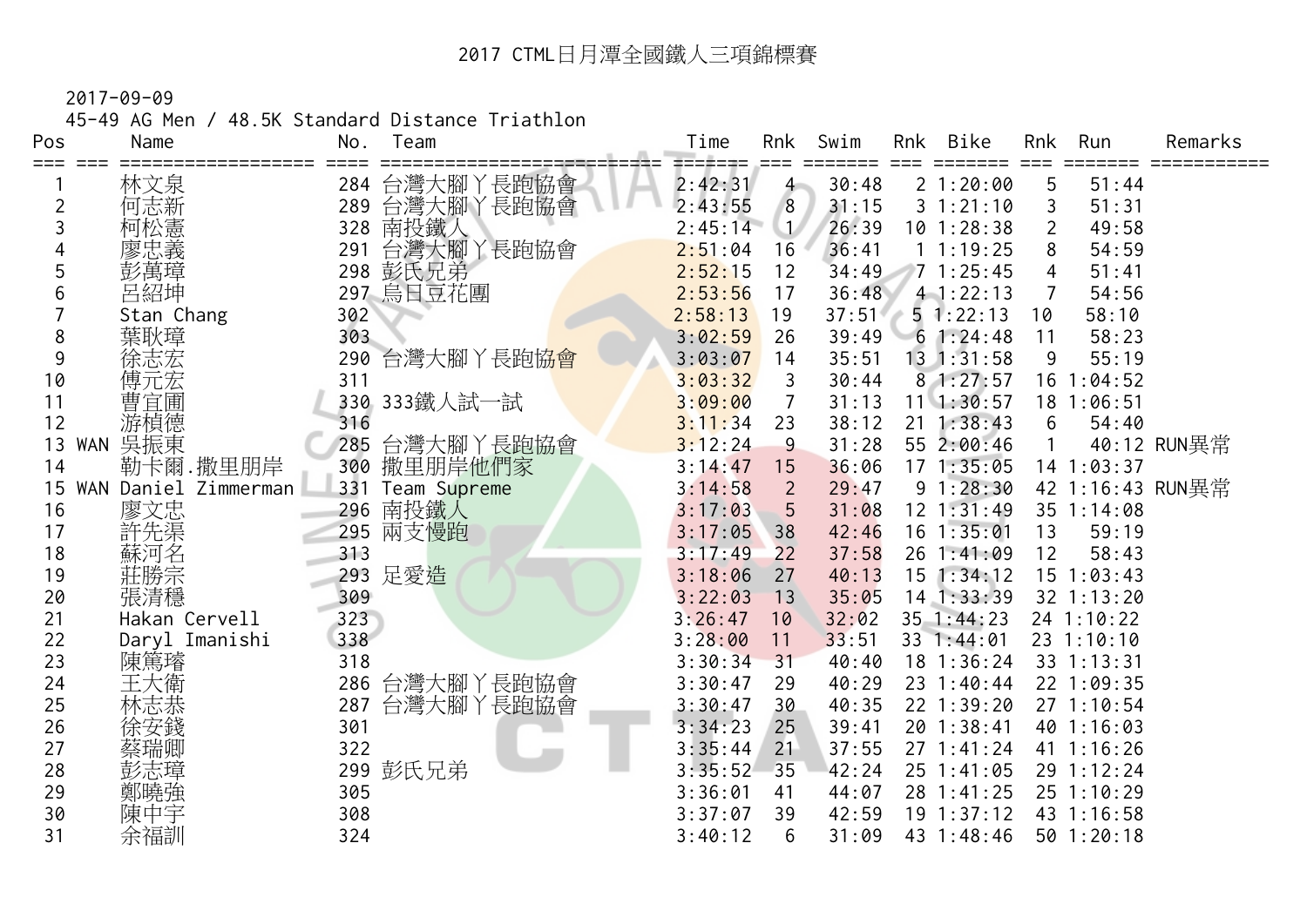| 32 | 黃嘉峰               | 333              | 3:40:53 | 28 | 40:26       | 29 1:42:28     | 46 1:18:00     |                |
|----|-------------------|------------------|---------|----|-------------|----------------|----------------|----------------|
| 33 | 鄭嘉閔               | 304              | 3:41:25 | 34 | 42:16       | 32 1:43:53     | 37 1:15:17     |                |
| 34 | 王志仁               | 465              | 3:43:49 | 32 | 49<br>41:32 | 1:51:46        | 26 1:10:32 浮標組 |                |
| 35 | 蕭南參               | 317              | 3:43:54 | 42 | 44:54       | 30 1:43:02     | 39 1:15:59     |                |
| 36 | 謝宗榮               | 329              | 3:44:49 | 45 | 47:22       | 37 1:44:52     | 30 1:12:37     |                |
| 37 | 劉其昌               | 340              | 3:45:07 | 40 | 43:53       | 24 1:40:59     | 49 1:20:16     |                |
| 38 | 劉彥成               | 314              | 3:45:59 | 18 | 37:27       | 41 1:46:46     | 51 1:21:47     |                |
| 39 | 陳皇仲               | 281              | 3:47:02 | 36 | 42:30<br>45 | 1:48:58        | 38 1:15:35     |                |
| 40 | 洪旭芳               | 321              | 3:47:48 | 52 | 50:44       | 34 1:44:07     | $31$ 1:12:58   |                |
| 41 | 林正裕               | 461              | 3:48:22 | 44 | 47:00       | 39 1:46:39     | 36 1:14:44 浮標組 |                |
| 42 | 陳岳齡               | 325              | 3:49:15 | 24 | 39:30       | 54 1:56:02     | 34 1:13:43     |                |
| 43 | 洪明峰               | 464              | 3:49:19 | 57 | 57:31       | $31 \t1:43:45$ | 21 1:08:04 浮標組 |                |
| 44 |                   | 462              | 3:50:19 | 47 | 48:25       | 36 1:44:49     | 44 1:17:06 浮標組 |                |
| 45 | 曾榮城               | 台灣大腳丫長跑協會<br>288 | 3:50:32 | 50 | 49:31       | 42 1:48:40     | 28 1:12:21     |                |
| 46 | 謝忠良               | 282 三三鐵人隊        | 3:51:55 | 54 | 51:29       | $52$ 1:53:28   | 19 1:06:58     |                |
| 47 |                   | 吃喝玩樂<br>292      | 3:52:37 | 56 | 55:56       | 46 1:49:41     | 20 1:07:01     |                |
| 48 | 曾俊耀               | 台灣大腳丫長跑協會<br>283 | 3:54:00 | 53 | 50:49       | 38 1:45:51     | 45 1:17:21     |                |
| 49 | 林廷燦               | 310              | 3:54:27 | 48 | 48:54       | 40 1:46:40     | 48 1:18:54     |                |
| 50 | 郭鎮宇               | 307              | 3:56:28 | 49 | 49:18<br>44 | 1:48:51        | 47 1:18:19     |                |
| 51 | 蔡福泉               | 327              | 3:58:03 | 20 | 37:55       | 51 1:52:11     | 56 1:27:57     |                |
| 52 | 陳昭維               | 足愛造<br>294       | 3:58:05 | 43 | 45:03       | 56 2:06:33     | 17 1:06:30     |                |
| 53 | 陳建志               | 315              | 3:59:31 | 33 | 41:47       | 47 1:50:00     | 55 1:27:45     |                |
| 54 | 許耕憲               | 336              | 4:08:28 | 51 | 50:21       | 50 1:52:06     | 53 1:26:01     |                |
| 55 |                   | 463              | 4:16:52 | 55 | 52:23<br>48 | 1:51:35        | 57 1:32:56 浮標組 |                |
| 56 | 黃宏禮               | 306              | 4:19:37 | 58 | 58:39<br>53 | 1:54:29        | 54 1:26:30     |                |
|    | 黃文林<br><b>DNF</b> | 320              |         | 46 | 48:06       |                | 58             | <b>RUN DNF</b> |
|    | 黃式洲<br><b>DNF</b> | 醉強鐵人<br>460      |         | 59 | 57          |                | 1:23:50<br>52  | SWIM DNF       |
|    | 吳弘斌               | 335              |         | 37 | 42:41       |                |                |                |
|    |                   |                  |         |    |             |                |                |                |

賽事資訊: Swim 1500 m/2 laps; Bike 38 km/2 laps; Run 9 km/2 laps 賽事環境: Water temperature 24 C; Air temperature 26-33 C; Wetsuit swim 仲 委 會: 劉玉峰/TPE; 林澤浩/TPE; 龔家龍/TPE; 毛念祖/TPE; 陳東波/TPE; 簡明標/TPE; 鄭蓮池/TPE 裁 判: 黃金宏/TPE 計時: Chinese Taipei Triathlon Association Print 2017-09-11, 18:11:13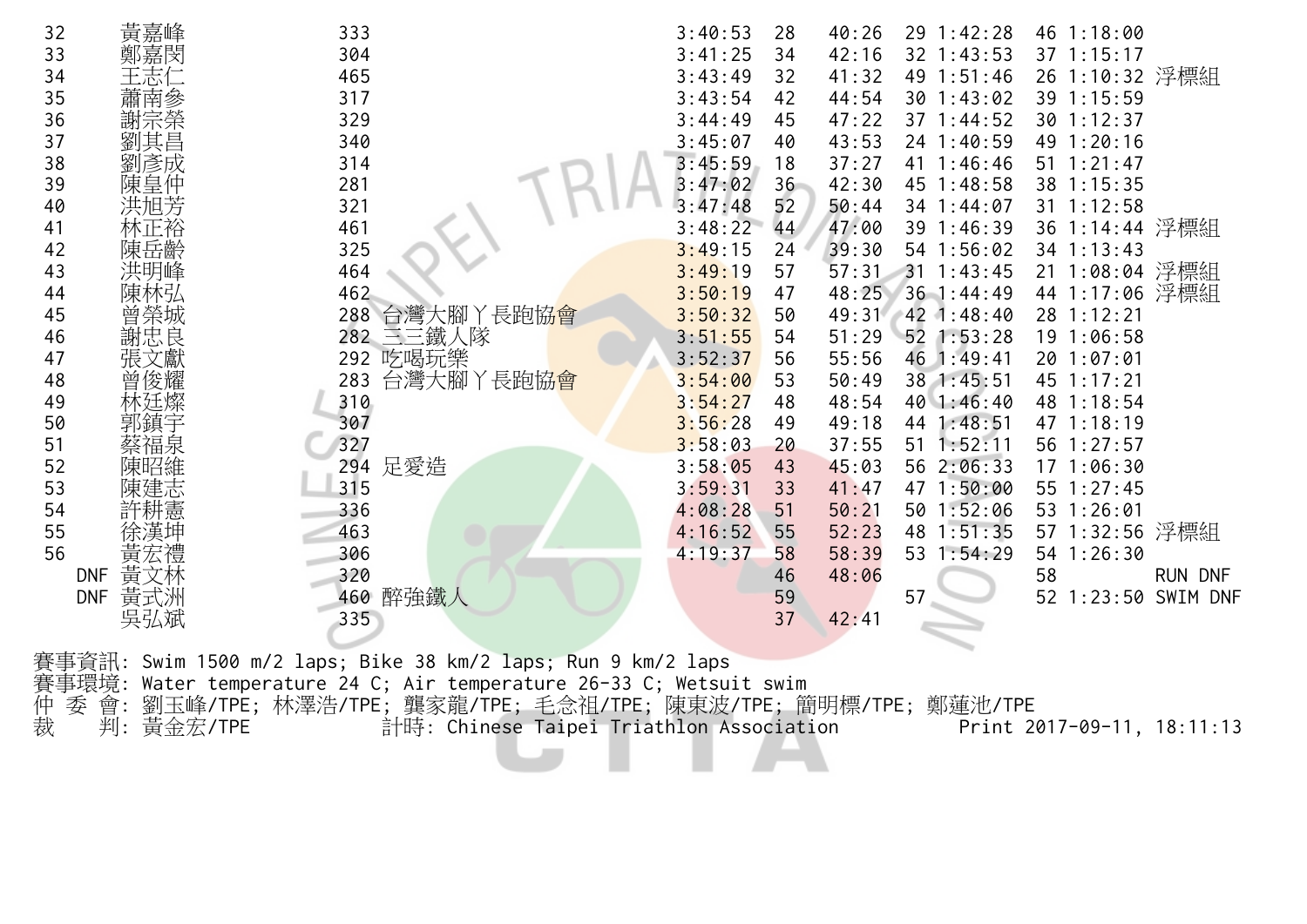40-44 AG Men / 48.5K Standard Distance Triathlon

| Pos | Name            | No.<br>Team         | Time    | Rnk             | Swim  | Rnk | <b>Bike</b>        | Rnk            | Run            | Remarks     |
|-----|-----------------|---------------------|---------|-----------------|-------|-----|--------------------|----------------|----------------|-------------|
|     | 莊順發             | 南港高中<br>229         | 2:28:19 | $\overline{2}$  | 28:22 |     | 11:14:00           |                | 45:58          |             |
|     | <b>WAN Luke</b> | 267<br>Team Supreme | 2:40:24 |                 | 28:01 |     | 21:16:34           | 6              |                | 55:50 RUN補跑 |
| 3   | INIGO GISBERT   | 235                 | 2:40:40 | 17 <sub>2</sub> | 36:44 |     | 31:17:34           | $\overline{2}$ | 46:22          |             |
|     | 羅士凱             | 台灣大腳丫長跑協會<br>223    | 2:45:57 | 8               | 34:13 |     | 41:21:25           |                | 50:20          |             |
| 5   | MAT - 季馬修       | TRICOLOR<br>262     | 2:48:08 | 3               | 29:27 |     | 51:21:26           | 8              | 57:16          |             |
| 6   | 官大偉             | 244                 | 2:49:08 | 5               | 32:16 |     | $6 - 1:22:20$      | 5              | 54:34          |             |
|     | 宋水盛             | 熱血鐵狼隊<br>231        | 3:05:14 | 6               | 33:54 |     | 81:28:06           |                | $13 \t1:03:15$ |             |
| 8   |                 | 59                  | 3:05:18 | 10              | 34:52 |     | 91:29:08           |                | 101:01:20      |             |
| 9   | 施建福             | 245                 | 3:10:02 | 12              | 34:59 |     | $13 \t1:32:57$     |                | 11 1:02:07     |             |
| 10  | 王培倫             | 台灣大腳丫長跑協會<br>220    | 3:11:56 | 24              | 39:25 |     | 111:30:24          |                | 12 1:02:08     |             |
| 11  | 蔡忠遠             | 249                 | 3:14:46 | 26              | 40:09 |     | $22 \quad 1:40:52$ | 4              | 53:46          |             |
| 12  |                 | 217 TDC             | 3:15:08 | 39              | 44:30 |     | $12$ $1:31:38$     | 9              | 59:01          |             |
| 13  | 劉誌堅             | 271                 | 3:18:33 | 21              | 38:25 |     | $18$ 1:36:22       | 15             | 1:03:48        |             |
| 14  | 彭嵩友             | 同班同學鐵人隊<br>224      | 3:19:48 | 9               | 34:33 |     | $16$ 1:34:43       |                | 25 1:10:33     |             |
| 15  | 黃一山             | 同班同學鐵人隊<br>225      | 3:20:04 | 32              | 42:14 |     | 14 1:34:17         |                | 14 1:03:34     |             |
| 16  | 陳玄明             | 263                 | 3:22:30 | 25              | 39:52 |     | $15$ $1:34:18$     |                | 19 1:08:21     |             |
| 17  | 董宗銘             | 260                 | 3:23:12 | 19              | 37:27 |     | $36 \t1:48:43$     | 7              | 57:03          |             |
| 18  | 蘇鴻羽             | 247                 | 3:23:18 | 22              | 38:54 |     | 191:36:54          |                | 18 1:07:31     |             |
| 19  | 李東林             | 台灣大腳丫長跑協會<br>222    | 3:23:54 | 16              | 36:36 | 17  | 1:35:30            |                | 29 1:11:49     |             |
| 20  | 張維揚             | 256                 | 3:25:16 | $\overline{4}$  | 29:39 |     | 20 1:37:15         |                | 38 1:18:22     |             |
| 21  | 陳松禮             | 258                 | 3:26:07 | 13              | 35:06 |     | 23 1:41:35         |                | 22 1:09:27     |             |
| 22  | 王振名             | 240                 | 3:30:21 | 18              | 37:14 |     | $24$ 1:41:42       |                | 28 1:11:26     |             |
| 23  | 謝國毅             | 333鐵人試一試<br>266     | 3:30:29 | 47              | 49:43 |     | 71:27:41           |                | 32 1:13:07     |             |
| 24  | 高毓謙             | 273                 | 3:32:31 | 20              | 37:56 |     | 25 1:41:59         |                | 30 1:12:38     |             |
| 25  |                 | 259                 | 3:32:59 | 49              | 53:06 |     | $10$ 1:29:56       |                | 23 1:09:59     |             |
| 26  | 柯耿誌             | 南投鐵人<br>227         | 3:34:43 | 11              | 34:52 |     | 28 1:42:58         |                | 35 1:16:53     |             |
| 27  | 潘志賢             | 246                 | 3:35:00 | 30              | 41:37 |     | 33 1:46:08         |                | $17 \t1:07:16$ |             |
| 28  | 彭昶瑋             | 三三鐵人隊<br>218        | 3:35:12 | 27              | 40:50 | 21  | 1:40:13            |                | 33 1:14:11     |             |
| 29  | 蔡鎮宇             | 456                 | 3:39:13 | 44              | 46:53 |     | 29 1:42:59         |                | 21 1:09:22 浮標組 |             |
| 30  | 鄧淇明             | 257                 | 3:42:22 | 23              | 39:22 |     | 40 1:52:49         |                | 24 1:10:12     |             |
| 31  | 陳怡志             | 252                 | 3:43:28 | 37              | 43:46 |     | 38 1:50:24         |                | 20 1:09:19     |             |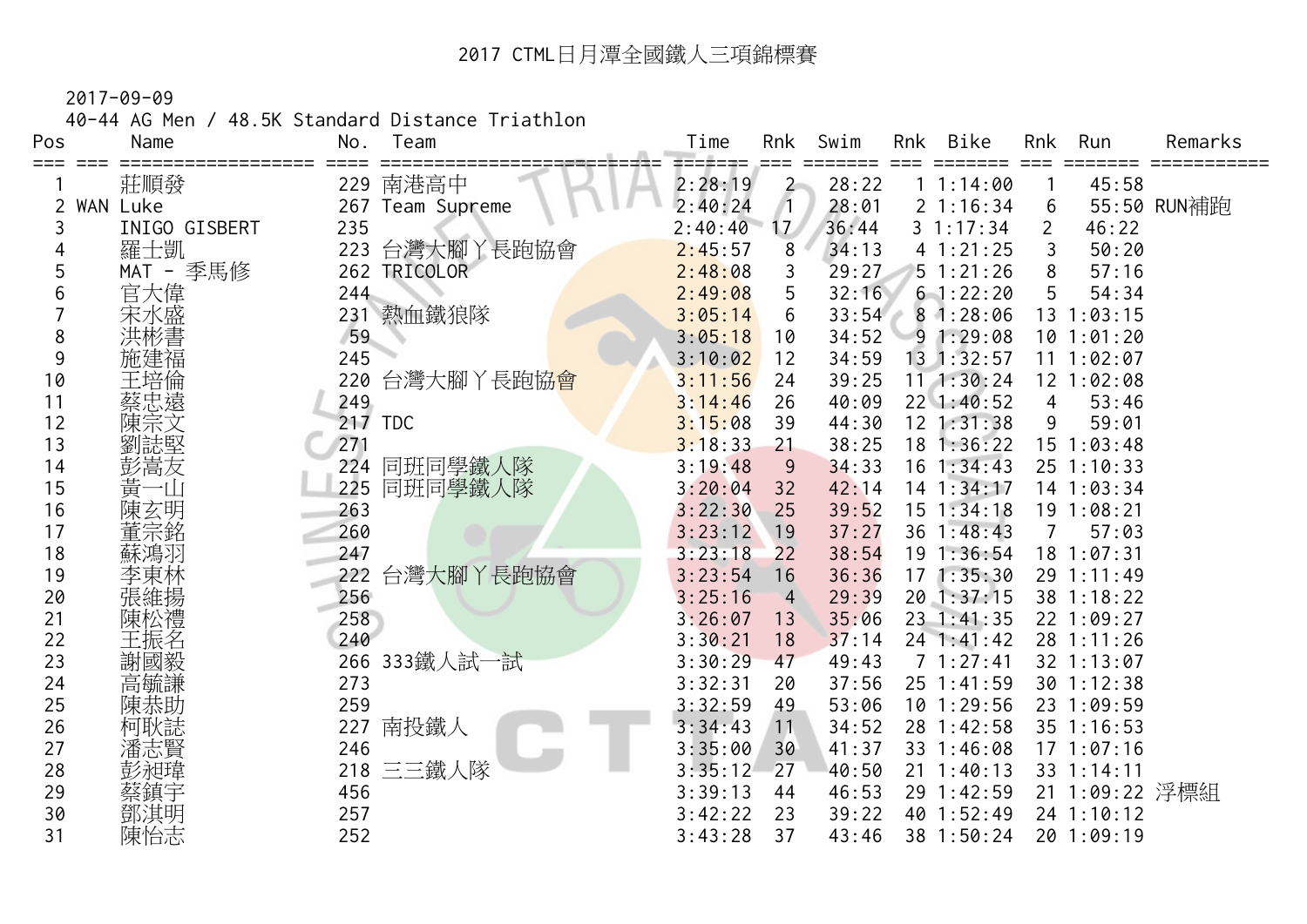| 32 | 曾俊嘉               | 248                                                          | 3:46:47<br>48              | 49:56 | 32 1:45:58     | 26 1:10:54          |            |
|----|-------------------|--------------------------------------------------------------|----------------------------|-------|----------------|---------------------|------------|
| 33 | 劉<br>平            | 458                                                          | 3:48:59<br>35              | 42:37 | 43 1:55:09     | 27 1:11:14 浮標組      |            |
| 34 | 李青山               | 232 黨團大佬二                                                    | 3:49:30<br>36              | 43:43 | 34 1:47:40     | 37 1:18:08          |            |
| 35 |                   | 242                                                          | 3:50:17<br>40              | 44:36 | 35 1:48:42     | 36 1:17:00          |            |
| 36 | 李文欽               | 270                                                          | 3:52:51<br>38              | 44:02 | 44 1:56:04     | 31 1:12:46          |            |
| 37 | 楊仁豪               | 272                                                          | 3:53:28<br>42              | 45:15 | $31 \t1:45:44$ | 40 1:22:30          |            |
| 38 | Jeff Hsu          | 251                                                          | 3:53:36<br>29              | 41:27 | 41 1:53:14     | 39 1:18:56          |            |
| 39 | 劉世鈞               | 457                                                          | 3:54:50<br>$43 -$          | 46:19 | 27 1:42:35     | 42 1:25:57 浮標組      |            |
| 40 | 官智文               | 234                                                          | 3:56:33<br>33              | 42:17 | 30 1:44:03     | 45 1:30:14          |            |
| 41 | 莊承翰               | 230 詠善一家                                                     | 3:58:53<br>31 <sup>7</sup> | 42:02 | 39 1:51:35     | $41 \t1:25:18$      |            |
| 42 |                   | 216 SCT跑跑卡丁車                                                 | 4:09:52<br>14              | 35:28 | 45 1:58:27     | 47 1:35:58          |            |
| 43 |                   | 台灣大腳丫長跑協會<br>221                                             | 4:13:23<br>41              | 44:48 | 371:49:34      | 48 1:39:03          |            |
| 44 | 黃天龍               | 228 南投鐵人                                                     | 4:17:34<br>45              | 47:20 | 47 2:03:41     | 43 1:26:34          |            |
| 45 | 馮哲星               | 219 台灣大腳丫長跑協會                                                | 4:23:18<br>46              | 48:42 | 46 2:01:56     | 46 1:32:41          |            |
|    | 游聖彬<br>DSQ        | 264                                                          | 15                         | 35:37 | 26 1:42:31     | 16 1:06:17 BIKE少圈   |            |
|    | 沈嘉祥<br><b>DNF</b> | 255                                                          | 51                         | 57:30 | 42 1:54:26     | 34 1:15:24 SWIM DNF |            |
|    | DSQ 曾明治           | 269 綠生活農產                                                    | 52                         |       | 49             | 49 1:41:24 SWIM少圈   |            |
|    | 李文宏<br>DSQ        | 黨團大佬二<br>233                                                 | 53                         |       | 50             | 44 1:29:53 SWIM少圈   |            |
|    | DNF 杜鉛鑫           | 253                                                          | 34                         | 42:29 | 48<br>2:07:38  |                     | RUN DNF    |
|    | 隆進                | 南投鐵人<br>226                                                  |                            | 34:08 |                |                     |            |
|    | 林宗賢<br><b>DNF</b> | 238                                                          | 28                         | 40:54 |                |                     | <b>DNF</b> |
|    | 許嘉育               | 國家帶錶隊<br>268                                                 | 50                         | 57:03 |                |                     |            |
|    |                   |                                                              |                            |       |                |                     |            |
|    |                   | 賽事資訊: Swim 1500 m/2 laps; Bike 38 km/2 laps; Run 9 km/2 laps |                            |       |                |                     |            |

賽事環境: Water temperature 24 C; Air temperature 26-33 C; Wetsuit swim

仲 委 會: 劉玉峰/TPE; 林澤浩/TPE; 龔家龍/TPE; 毛念祖/TPE; 陳東波/TPE; 簡明標/TPE; 鄭蓮池/TPE

裁 判: 黃金宏/TPE 計時: Chinese Taipei Triathlon Association Print 2017-09-11, 18:11:13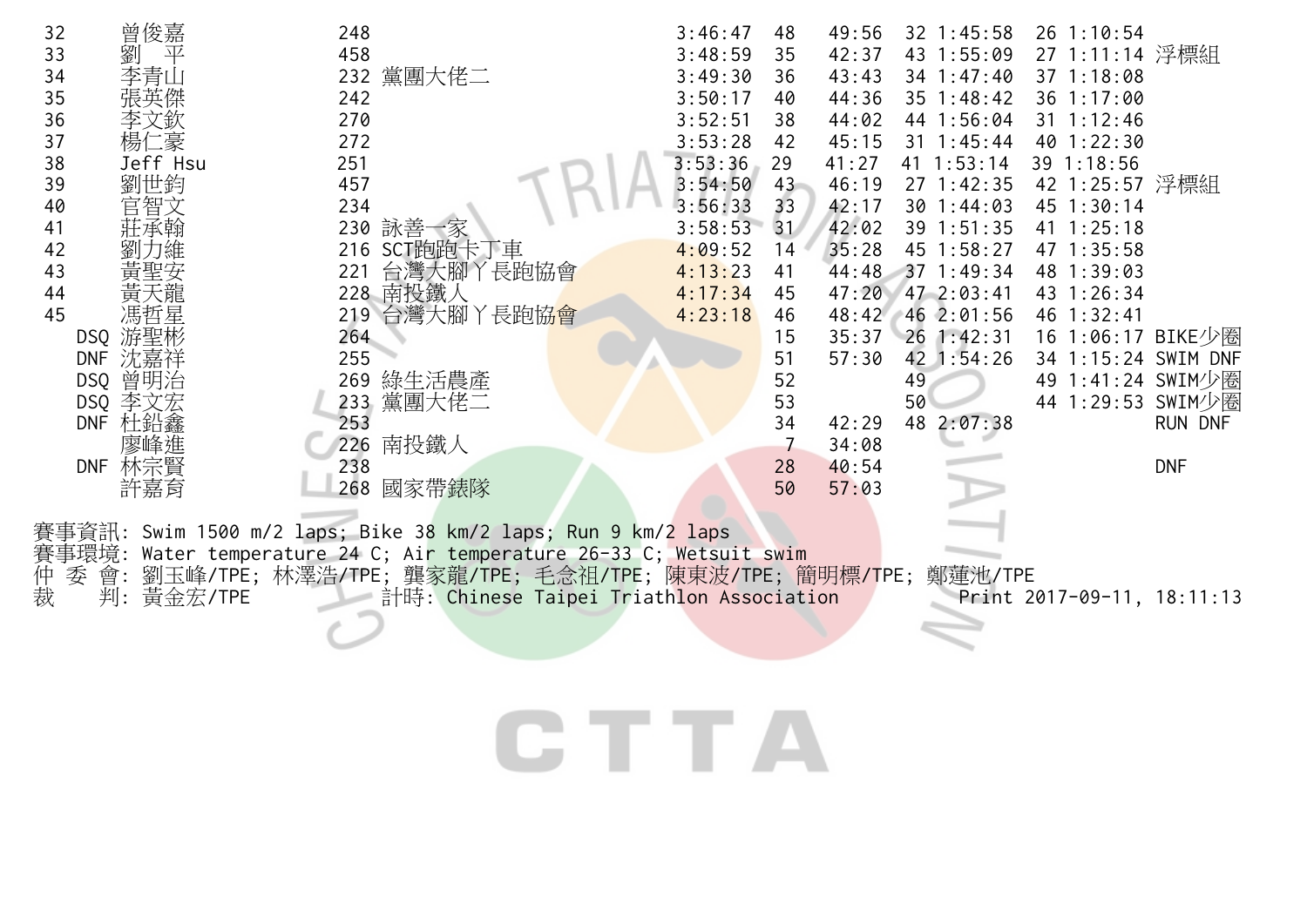2017-09-09

35-39 AG Men / 48.5K Standard Distance Triathlon

| Pos | Name            | No. | Team           | Time    | Rnk            | Swim  | Rnk | <b>Bike</b>    | Rnk | Run            | Remarks   |
|-----|-----------------|-----|----------------|---------|----------------|-------|-----|----------------|-----|----------------|-----------|
| === | 羅健銘             | 172 |                | 2:49:00 | $\overline{4}$ | 33:33 |     | 31:23:26       | 2   | 52:01          |           |
| 2   | 楊政雄             | 179 |                | 2:50:33 | 10             | 35:09 |     | 41:24:19       |     | 51:06          |           |
| 3   |                 | 166 | 南投鐵人           | 2:51:38 | 15             | 37:31 |     | 21:19:01       | 3   | 55:07          |           |
| 4   |                 | 168 | 傻媽向前衝          | 2:54:44 | 11             | 35:31 |     | 11:18:52       | 10  | :00:22         |           |
| 5   | 林益全             | 194 |                | 2:57:31 | $\overline{2}$ | 33:12 |     | 51:24:59       | 9   | 59:21          |           |
| 6   | 柳銘洋             |     | 167 南投鐵人       | 2:57:39 | 3              | 33:28 |     | 81:26:29       | 5   | 57:43          |           |
|     | 倪世威             | 191 |                | 2:58:02 | $\overline{7}$ | 33:53 |     | $9 \t1:27:36$  | 4   | 56:34          |           |
| 8   | 王棋楠             | 181 |                | 3:02:01 | 1              | 32:01 |     | 101:30:45      | 8   | 59:17          |           |
| 9   | 江沛航             | 454 |                | 3:05:18 | 24             | 40:20 |     | 71:25:43       |     |                | 59:16 浮標組 |
| 10  | 賴勇政             | 208 |                | 3:15:13 | 30             | 41:30 |     | 61:25:23       |     | 18 1:08:21     |           |
| 11  | 孫天治Raphael Segh | 177 |                | 3:16:42 | 12             | 36:15 |     | 13 1:34:45     |     | 15 1:05:43     |           |
| 12  | 劉永慶             | 212 |                | 3:17:52 | 9              | 35:03 |     | 14 1:35:04     |     | $17 \t1:07:46$ |           |
| 13  | 李昆霖             | 165 | 兩支慢跑           | 3:20:22 | 27             | 40:46 |     | $15$ $1:36:15$ |     | $13 \t1:03:21$ |           |
| 14  | 洪大偉             | 170 | 爆力型男           | 3:22:27 | 26             | 40:44 | 17  | 1:38:26        |     | $12$ $1:03:18$ |           |
| 15  | 劉哲文             | 186 |                | 3:23:32 | 23             | 40:07 |     | 34 1:44:12     | 6   | 59:14          |           |
| 16  | 吳政謂             | 204 |                | 3:23:40 | 38             | 45:37 |     | $12$ $1:32:21$ |     | 14 1:05:43     |           |
| 17  | Thomas Trafford | 174 |                | 3:25:26 | 5              | 33:33 |     | $40$ 1:51:15   |     | 111:00:39      |           |
| 18  | 羅鴻章             | 164 | 足愛造            | 3:25:34 | 28             | 41:04 | 11  | 1:32:13        |     | 24 1:12:19     |           |
| 19  | 鄭大榮             | 198 | 國家帶錶隊          | 3:26:42 | 8              | 34:02 |     | 30 1:42:57     |     | 21 1:09:44     |           |
| 20  | 戴介勳             | 202 |                | 3:31:40 | 33             | 42:42 |     | 29 1:42:55     |     | 16 1:06:05     |           |
| 21  | 卓志鴻             |     | 158 OPPAI      | 3:32:39 | 14             | 36:37 |     | 33 1:44:07     |     | 23 1:11:57     |           |
| 22  | 洪維駿             | 211 |                | 3:33:36 | 18             | 38:48 |     | $21 \t1:40:07$ |     | $27 \t1:14:42$ |           |
| 23  | Dion Antonio    | 173 |                | 3:34:33 | 29             | 41:27 |     | 35 1:44:39     |     | 19 1:08:27     |           |
| 24  | 陳耿榮             | 175 |                | 3:38:06 | 22             | 39:45 |     | $31 \t1:43:17$ |     | 28 1:15:05     |           |
| 25  | 林季宏             |     | 199 新烏鐵人       | 3:38:38 | 17             | 38:31 |     | 32 1:43:49     |     | 32 1:16:18     |           |
| 26  | 共德宗             | 455 |                | 3:38:52 | 39             | 45:50 |     | $16$ $1:37:21$ |     | 31 1:15:42 浮標組 |           |
| 27  | 徐國哲             |     | 160 SCT鐵人隊     | 3:41:39 | 41             | 48:47 |     | 18 1:39:06     |     | 26 1:13:47     |           |
| 28  | 高弘任             | 182 |                | 3:43:24 | 6              | 33:43 |     | 22 1:40:26     |     | 46 1:29:16     |           |
| 29  | Jusuf Zoulba    |     | 196 Team Beast | 3:45:51 | 19             | 39:12 |     | 25 1:41:52     |     | 39 1:24:47     |           |
| 30  | 陳泳安             |     | 163 吃喝玩樂       | 3:47:29 | 42             | 49:40 |     | 27 1:42:18     |     | 30 1:15:32 浮標組 |           |
| 31  | 涂弦毅             | 184 |                | 3:48:26 | 25             | 40:37 |     | 20 1:39:44     |     | 45 1:28:06     |           |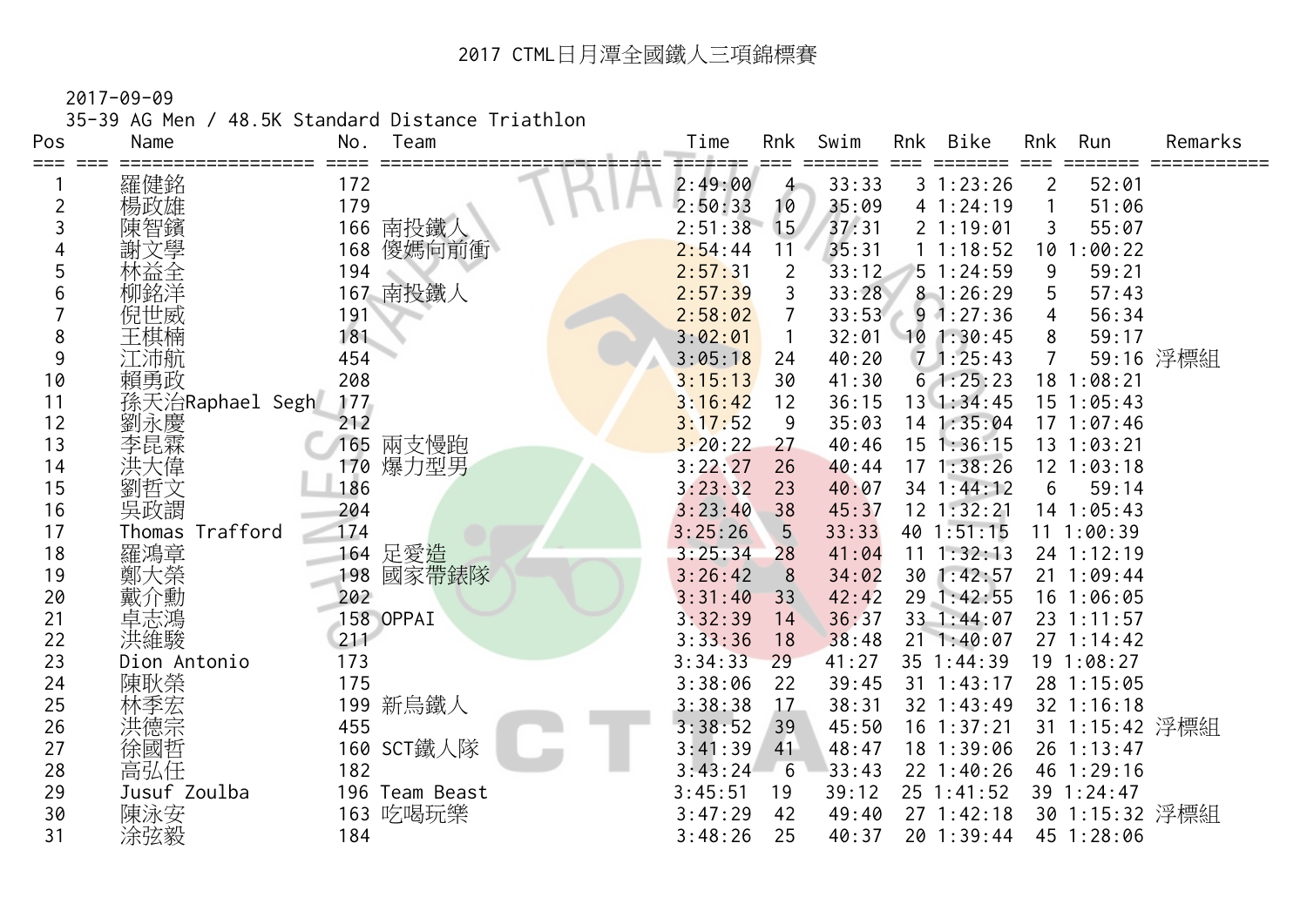| 陳一華<br>32<br>33<br>34<br>35<br>陳登為<br>36<br>林思宇<br>揚<br>張<br>37<br>邱麒華<br>38<br>39<br>王聖歲<br>40<br>41<br>42<br>張家瑞<br>43<br>張政信<br>44<br>45<br>唐志威<br>游培志<br>46<br>Asrol Nizam<br>47<br>$\star$<br>王春輝<br><b>DNF</b> | 176<br>210<br>189<br>203<br>157 OPPAI<br>209<br>213<br>190<br>193<br>206<br>201<br>169 群創會<br>195<br>188<br>185<br>197 Team Beast<br>爆力型男<br>171 | 3:48:31<br>39:42<br>21<br>3:48:31<br>47:41<br>40<br>3:51:54<br>47 1:00:25<br>3:52:22<br>43:33<br>34<br>3:53:53<br>39:22<br>20<br>3:54:05<br>44:50<br>35<br>3:56:44<br>45:22<br>37<br>52:16<br>3:59:10<br>44<br>4:02:23<br>38:11<br>16<br>4:03:45<br>54:16<br>46<br>4:07:33<br>42:15<br>32<br>4:08:27<br>49<br>1:02:33<br>42:08<br>4:13:33<br>31<br>4:16:39<br>44:59<br>36<br>4:29:59<br>1:02:13<br>48<br>36:34<br>4:32:14<br>13 | $36 \t1:45:34$<br>19 1:39:07<br>26 1:42:14<br>$24$ 1:41:36<br>$37 \t1:47:21$<br>42 1:56:01<br>38 1:49:47<br>28 1:42:46<br>44 2:00:25<br>$23 \t1:41:26$<br>46 2:05:24<br>39 1:50:36<br>43 1:56:50<br>47 2:05:27<br>$41 \; 1:52:14$ | 36 1:23:15<br>$35 \t1:21:44$<br>20 1:09:15<br>43 1:27:14<br>42 1:27:11<br>25 1:13:15<br>34 1:21:36<br>38 1:24:09<br>37 1:23:48<br>44 1:28:04<br>33 1:19:56<br>29 1:15:18<br>47 1:34:37<br>41 1:26:14<br>48 1:35:33<br>轉換異常<br>52<br>49<br>SWIM DNF |  |  |  |  |
|----------------------------------------------------------------------------------------------------------------------------------------------------------------------------------------------------------------------|--------------------------------------------------------------------------------------------------------------------------------------------------|---------------------------------------------------------------------------------------------------------------------------------------------------------------------------------------------------------------------------------------------------------------------------------------------------------------------------------------------------------------------------------------------------------------------------------|-----------------------------------------------------------------------------------------------------------------------------------------------------------------------------------------------------------------------------------|----------------------------------------------------------------------------------------------------------------------------------------------------------------------------------------------------------------------------------------------------|--|--|--|--|
| 張展圖<br><b>DNF</b>                                                                                                                                                                                                    | 156 OPPAI                                                                                                                                        |                                                                                                                                                                                                                                                                                                                                                                                                                                 |                                                                                                                                                                                                                                   | 50<br>SWIM DNF                                                                                                                                                                                                                                     |  |  |  |  |
| 廖健閔<br><b>DNF</b>                                                                                                                                                                                                    | 453                                                                                                                                              |                                                                                                                                                                                                                                                                                                                                                                                                                                 |                                                                                                                                                                                                                                   | 51<br>SWIM DNF                                                                                                                                                                                                                                     |  |  |  |  |
| 江明隆<br><b>DNF</b><br>DSQ 程拹仁                                                                                                                                                                                         | 綠生活農產<br>200<br>159 SCT跑跑卡丁車                                                                                                                     | 50<br>51                                                                                                                                                                                                                                                                                                                                                                                                                        | 48<br>49                                                                                                                                                                                                                          | 22 1:10:03<br>SWIM DNF<br>40 1:25:57 SWIM少圈                                                                                                                                                                                                        |  |  |  |  |
| 旻璟<br>江達勳                                                                                                                                                                                                            | SCT鐵人隊<br>161<br>187                                                                                                                             | 45<br>53:25<br>50:26<br>43                                                                                                                                                                                                                                                                                                                                                                                                      | 45 2:01:25                                                                                                                                                                                                                        |                                                                                                                                                                                                                                                    |  |  |  |  |
| Swim 1500 m/2 laps; Bike 38 km/2 laps; Run 9 km/2 laps<br>Water temperature 24 C; Air temperature 26-33 C; Wetsuit swim<br>賽事環境:                                                                                     |                                                                                                                                                  |                                                                                                                                                                                                                                                                                                                                                                                                                                 |                                                                                                                                                                                                                                   |                                                                                                                                                                                                                                                    |  |  |  |  |

仲 委 會: 劉玉峰/TPE; 林澤浩/TPE; 龔家龍/TPE; 毛念祖/TPE; 陳東波/TPE; 簡明標/TPE; 鄭蓮池/TPE 裁 判: 黃金宏/TPE 計時: Chinese Taipei Triathlon Association Print 2017-09-11, 18:11:13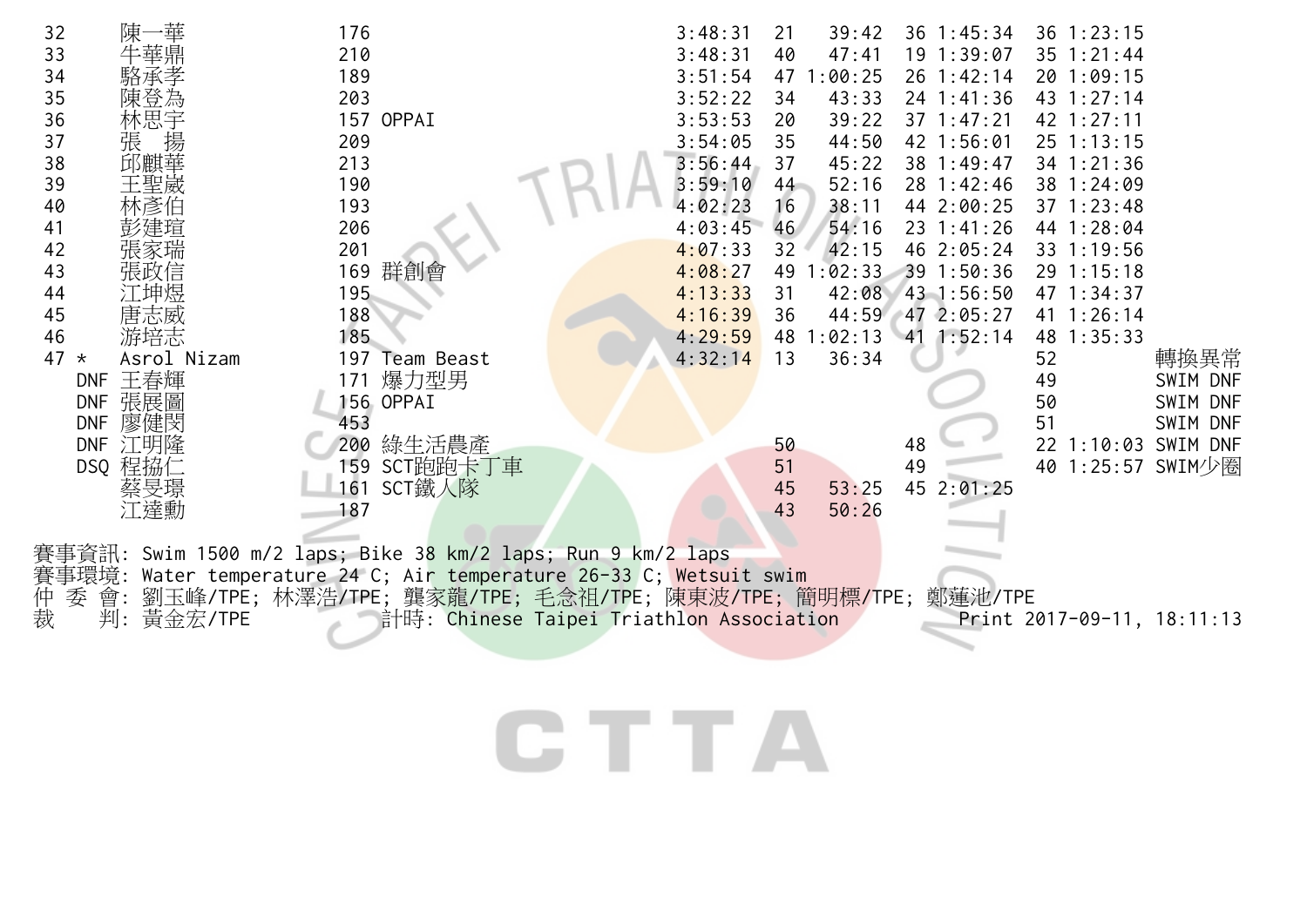30-34 AG Men / 48.5K Standard Distance Triathlon

| Pos              | Name               | No.        | Team           | Time               | Rnk            | Swim             | Rnk | <b>Bike</b>              | Rnk | Run                     | Remarks         |
|------------------|--------------------|------------|----------------|--------------------|----------------|------------------|-----|--------------------------|-----|-------------------------|-----------------|
| ===              | 陳宗廷                | 110        | 國泰產險鐵人隊        | 2:34:03            | $15 -$         | 36:29            |     | 2 1:14:23                |     | 43:13                   |                 |
| 2                | 劉格臺                | 127        |                | 2:37:25            | $\overline{2}$ | 27:52            |     | 4 1:19:49                | 3   | 49:45                   |                 |
| 3                | 沈聖傑                | 136        |                | 2:44:14            | $\mathbf{1}$   | 27:30            |     | 51:20:51                 | 4   | 55:54                   |                 |
|                  |                    | 124        |                | 2:49:48            | 3              | 30:04            |     | 71:23:01                 | 5   | 56:44                   |                 |
| 5                |                    | 126        |                | 3:00:26            | 5              | 30:27            |     | 1:27:05                  | 13  | 1:02:55                 |                 |
| 6                | 卓志欣                | 120        |                | 3:04:36            | 8              | 34:08            |     | 81:25:56                 |     | 15 1:04:32              |                 |
|                  | 王鵬凱                | 118        |                | 3:06:03            | 28             | 43:59            |     | $3 \t1:19:32$            |     | 12 1:02:33              |                 |
| 8                | 王俊雄                | 265        |                | 3:06:06            | 21             | 39:26            |     | $12$ 1:28:34             | 8   | 58:06                   |                 |
| 9                | 向錫堡                | 132        | 和我一起愛運動        | 3:07:42            | 26             | 43:47            |     | 91:26:35                 | 6   | 57:21                   |                 |
| 10               | 林勁宇                | 113        | 熱血鐵狼隊          | 3:07:47            | 22             | 40:00            |     | $10$ 1:26:49             | 10  | 1:00:58                 |                 |
| 11               | 鄭宇恩                | 108        | 同班同學鐵人2隊       | 3:08:35            | 11             | 35:37            |     | $13 \t1:31:13$           | 11  | 1:01:45                 |                 |
| 12               | 吳昌哲                | 140        | 拉拉隊            | 3:12:16            | 14             | 36:26            |     | 171:36:55                | 9   | 58:56                   |                 |
| 13               | Maciej Oliwiak     | 142        |                | 3:12:51            | 10             | 34:47            |     | $14 \t1:31:45$           | 16  | 1:06:20                 |                 |
| 14               | Stephen Poon       | 146        |                | 3:17:03            | $\overline{7}$ | 31:59            |     | 27 1:47:05               | 7   | 57:59                   |                 |
| 15               | 汪旻輝                | 131        |                | 3:17:39            | 9              | 34:26            |     | $15$ $1:32:17$           |     | $21 \t1:10:58$          |                 |
| 16               | 黃啟倫                | 111        | 崇心啟動           | 3:28:05            | 17             | 37:14            |     | $18$ 1:38:50             |     | 23 1:12:02              |                 |
| 17               | 廖振寬<br>周佑蔚         | 114        |                | 3:28:10            | 16             | 37:09            |     | $16$ 1:35:53             |     | 26 1:15:09              |                 |
| 18               |                    | 452        |                | 3:30:26            | 24             | 41:47            |     | 19 1:40:43               |     | 17 1:07:58 浮標組          |                 |
| 19               | Cheung david lap t | 145        |                | 3:32:11            | $6\phantom{1}$ | 31:34            |     | 28 1:47:34               |     | 25 1:13:04              |                 |
| 20               | Ilman Nafian       |            | 137 Team Beast | 3:33:54            | 32             | 48:29            |     | $21 \t1:41:56$           |     | 14 1:03:30              |                 |
| 21               | 許晁禎                |            | 451 醉強鐵人       | 3:41:39            | 23             | 41:13            |     | $23 \t1:43:41$           |     | 27 1:16:46 浮標組          |                 |
| 22<br><b>WAN</b> | 賴敬鵬                | 119        |                | 3:42:27            | 20             | 39:24            |     | $31$ 1:53:12             |     |                         | 18 1:09:52 危險騎乘 |
| 23               | 郭彥興                | 148        | 和我一起愛運動        | 3:42:35            | 18             | 37:50            |     | 24 1:43:51               |     | 29 1:20:54              |                 |
| 24               | 江岳融                | 123        |                | 3:43:24            | 33             | 49:02            |     | 25 1:44:02               |     | 20 1:10:21              |                 |
| 25               | 吳榮詔                | 125        |                | 3:44:33            | 12             | 35:49            |     | 29 1:49:05               |     | 28 1:19:40              |                 |
| 26               | 陳彥良                | 135        |                | 3:46:29            | 19             | 39:11            |     | 26 1:44:27               |     | 30 1:22:52              |                 |
| 27               | 黃崇倫                | 112        | 崇心啟動           | 3:51:35            | 25             | 43:21            |     | 22 1:42:00               |     | 32 1:26:15              |                 |
| 28               |                    | 122        |                | 3:52:14            | 30             | 46:10            |     | 20 1:40:53               |     | $31 \t1:25:13$          |                 |
| 29<br>30         |                    | 117<br>134 |                | 4:09:15<br>4:11:24 | 35<br>34       | 1:00:14<br>51:47 |     | 32 1:56:02<br>34 2:09:36 |     | 24 1:12:59<br>191:10:02 |                 |
| 31               | 溫浩傑<br>馬偉明         | 115        |                | 4:28:32            | 29             | 44:14            |     | 33 2:05:26               |     | 33 1:38:54              |                 |
|                  |                    |            |                |                    |                |                  |     |                          |     |                         |                 |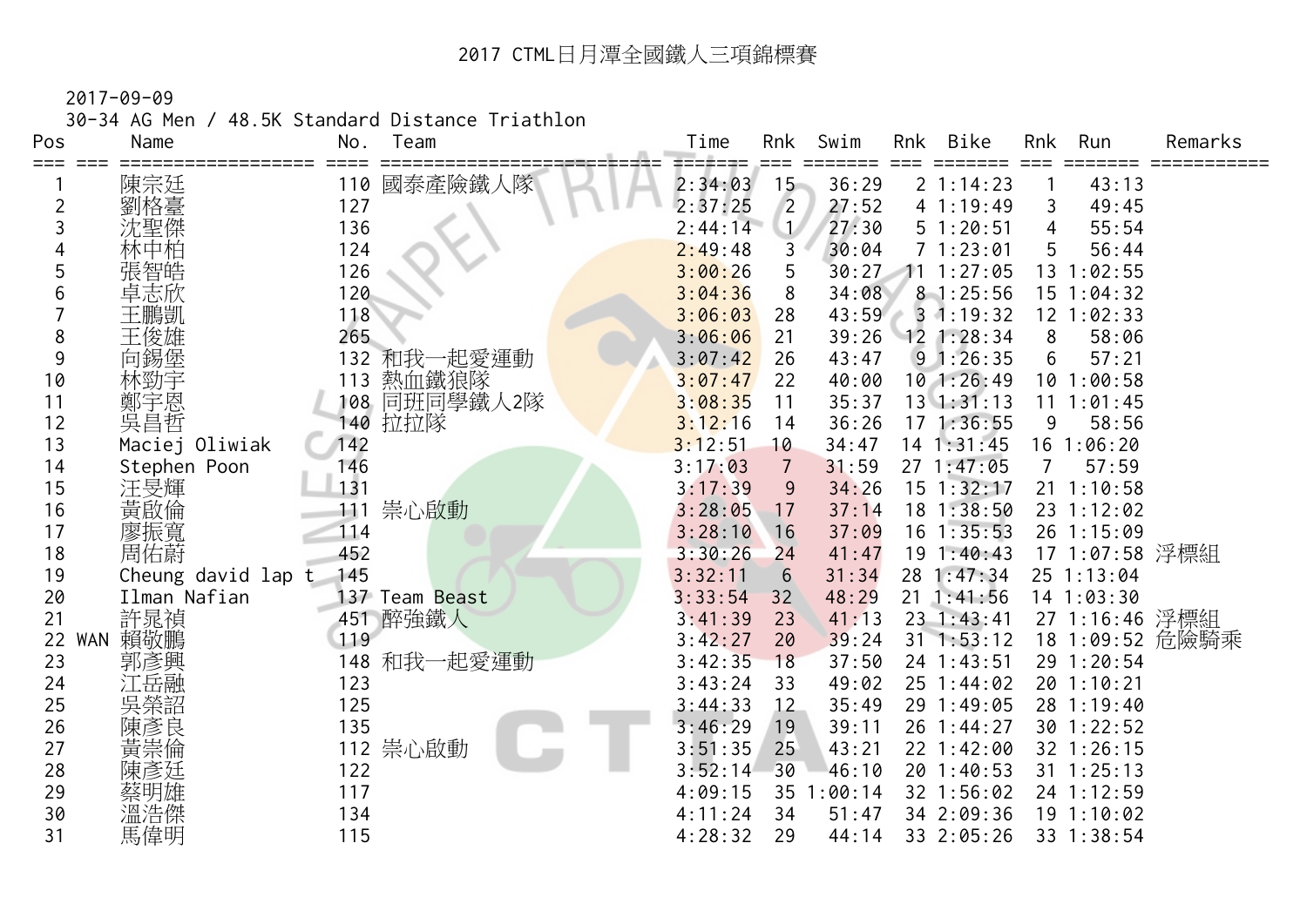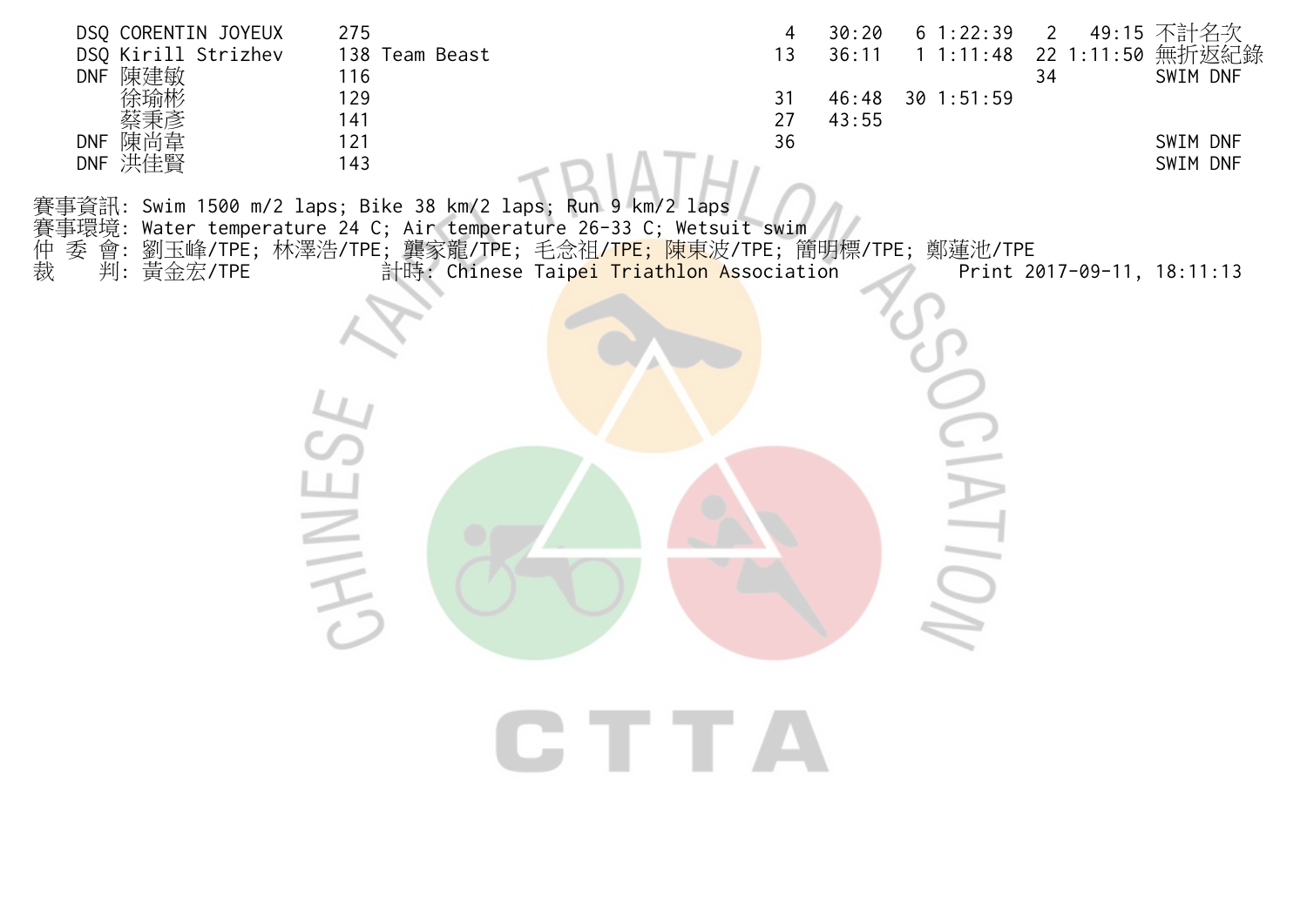25-29 AG Men / 48.5K Standard Distance Triathlon

| Pos          | Name              | Team<br>No.                                                         |                                                  | Time    | Rnk            | Swim  |    | Rnk Bike          | Rnk | Run            | Remarks                    |
|--------------|-------------------|---------------------------------------------------------------------|--------------------------------------------------|---------|----------------|-------|----|-------------------|-----|----------------|----------------------------|
|              | 許元耕               | 100                                                                 |                                                  | 2:30:13 | $6 -$          | 32:04 |    | 1 1:11:32         |     | 46:39          |                            |
|              | 顏宏達               | 84 好析力                                                              |                                                  | 2:31:36 | $\overline{2}$ | 22:29 |    | $3 \t1:21:22$     | 2   | 47:46          |                            |
|              | 馮舒亞 Alexis        | 87                                                                  |                                                  | 2:37:40 | 4 <sup>7</sup> | 29:12 |    | $2 \t1:19:34$     | 3   | 48:54          |                            |
|              | 曾毓恆               | 南科實小<br>97                                                          |                                                  | 2:49:38 | 5              | 29:25 |    | 41:24:07          | 4   | 56:07          |                            |
| 5<br>$\star$ | 黃羿文               | 103 和我一起愛運動                                                         |                                                  | 2:58:12 | 16             |       | 16 |                   | 5   |                | 56:21 掉晶片                  |
|              |                   | 93                                                                  |                                                  | 3:01:04 | $\overline{7}$ | 34:02 |    | 51:30:08          | 6   | 56:55          |                            |
|              | 洪仲緯               | 85 足愛造                                                              |                                                  | 3:03:39 | 3              | 26:36 |    | $7 \cdot 1:33:19$ |     | 81:03:45       |                            |
| 8            | 田隆傑               | 80 日比日月                                                             |                                                  | 3:13:43 | 10             | 38:02 |    | $6 \; 1:31:58$    |     | 71:03:44       |                            |
| 9            | Jose Javier B. E. | 101                                                                 |                                                  | 3:15:03 | 8              | 34:44 |    | 81:35:06          |     | 91:05:14       |                            |
| 10           | 林子翔               | 83 好析力                                                              |                                                  | 3:30:51 | 13             | 44:03 |    | $9 \t1:37:12$     |     | 12 1:09:37     |                            |
| 11           | 石久煜               | 79 中國醫M54                                                           |                                                  | 3:35:42 | 11             | 41:12 |    | $12 \; 1:45:45$   |     | $11 \t1:08:46$ |                            |
| 12           | 周家慶               | 76 TDC                                                              |                                                  | 3:36:36 | 15             | 49:36 |    | 101:41:19         |     | 101:05:42      |                            |
| 13           | 陳昱成               | 92                                                                  |                                                  | 3:55:12 | 12             | 43:25 |    | $11 \t1:43:58$    |     | $15 \t1:27:50$ |                            |
| 14           |                   | 89                                                                  |                                                  | 4:11:14 | 14             | 49:29 |    | 13 2:00:07        |     | 14 1:21:39     |                            |
| 15           | 曾志軒               | 90                                                                  |                                                  | 4:21:06 | 9              | 37:55 |    | 142:01:36         |     | $16 \t1:41:36$ |                            |
|              | DNS 王耀輝           | 94                                                                  |                                                  |         |                | 37:44 |    | $15 \t2:07:48$    |     |                | 13 1:13:11 SWIM DNS        |
|              |                   |                                                                     |                                                  |         |                |       |    |                   |     |                |                            |
|              |                   | 賽事資訊: Swim 1500 m/2 laps; Bike 38 km/2 laps; Run 9 km/2 laps        |                                                  |         |                |       |    |                   |     |                |                            |
|              |                   | 賽事環境: Water temperature 24 C; Air temperature 26-33 C; Wetsuit swim |                                                  |         |                |       |    |                   |     |                |                            |
| 仲裁<br>季      | 會:                | 劉玉峰/TPE; 林澤浩/TPE; 龔家龍/TPE; 毛念祖/TPE; 陳東波/TPE; 簡明標/TPE; 鄭蓮池/TPE       |                                                  |         |                |       |    |                   |     |                |                            |
|              | 判:黃金宏/TPE         |                                                                     | <b>一計時: Chinese Taipei Triathlon Association</b> |         |                |       |    |                   |     |                | Print 2017-09-11, 18:11:13 |

### **CTTA**